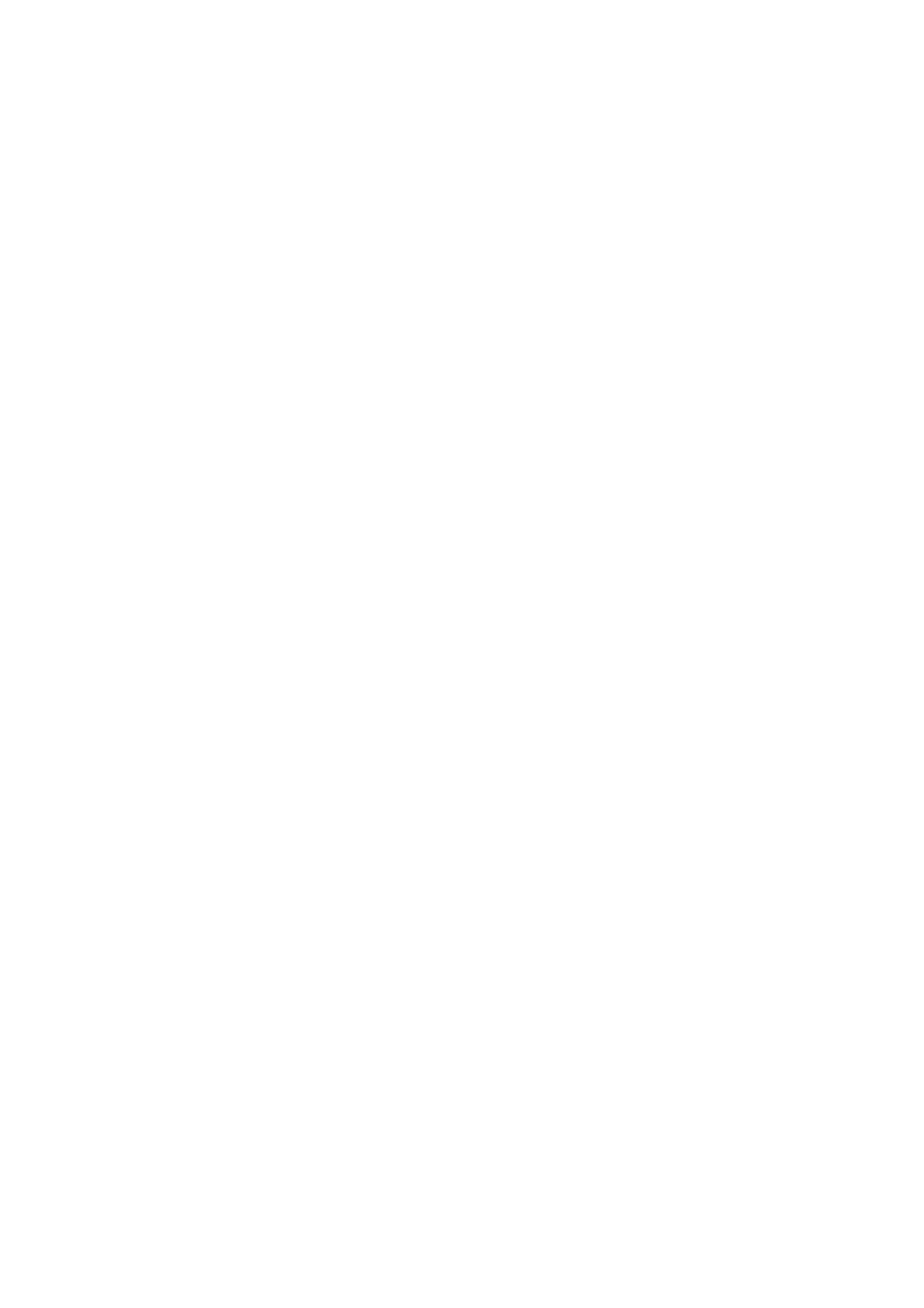|      | Table 1.6 Index of Other Work <sup>1</sup>       |                                  |
|------|--------------------------------------------------|----------------------------------|
|      |                                                  | Index 2005=100                   |
|      |                                                  | Unadjusted <sup>2</sup>          |
| 2005 | Jan - Mar<br>Apr - Jun<br>Jul - Sep<br>Oct - Dec | 102.2<br>97.5<br>98.7<br>101.8   |
| 2006 | Jan - Mar<br>Apr - Jun<br>Jul - Sep<br>Oct - Dec | 107.7<br>101.6<br>112.6<br>114.6 |
| 2007 | Jan - Mar<br>Apr - Jun<br>Jul - Sep<br>Oct - Dec | 109.7<br>107.9<br>113.4<br>108.7 |
| 2008 | Jan - Mar<br>Apr - Jun<br>Jul - Sep<br>Oct - Dec | 105.3<br>110.0<br>111.7<br>104.3 |
| 2009 | Jan - Mar<br>Apr - Jun<br>Jul - Sep<br>Oct - Dec | 102.2<br>89.6<br>90.0<br>92.3    |
| 2010 | Jan - Mar<br>Apr - Jun<br>Jul - Sep              | 87.2<br>85.6<br>86.4             |

<sup>1</sup>Other work includes factories, warehouse, oil, steel, gas and coal, school, colleges, offices, banks, shops, universities, entertainment, agriculture, health, welfare, garages and miscellanous.

 $^{\rm 2}$  This series was not found to be a candidate for seasonal adjustment and therefore seasonally adjusted figures are not shown

#### **Figure 1.6 Index of Other Work Quarters Ending March 2005 to September 2010**

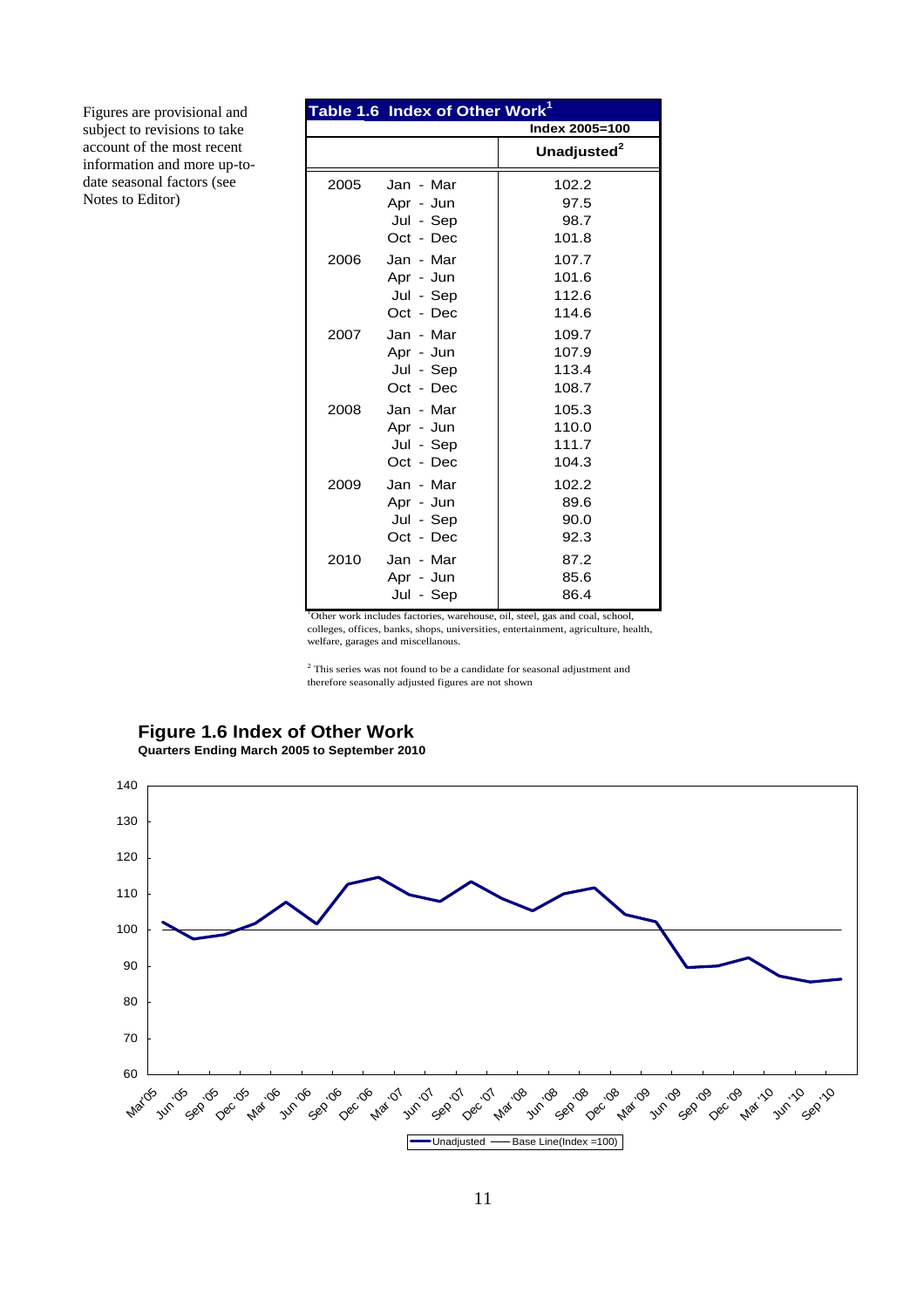| Figures are provisional<br>and subject to revisions                      | <b>Table 1.7 Value of Construction Output</b> |                                      |                            |                                                              |
|--------------------------------------------------------------------------|-----------------------------------------------|--------------------------------------|----------------------------|--------------------------------------------------------------|
| to take account of the<br>most recent information<br>and more up-to-date | Year / Quarter                                | <b>Current prices</b><br>(£ Million) | 2005 prices<br>(£ Million) | 2005 prices and<br><b>Seasonally Adjusted</b><br>(£ Million) |
| seasonal factors (see<br>Notes to Editor)                                | 2005 Jan - Mar                                | 710                                  | 724                        | 731                                                          |
|                                                                          | Apr - Jun                                     | 730                                  | 737                        | 712                                                          |
|                                                                          | Jul - Sep                                     | 761                                  | 752                        | 741                                                          |
|                                                                          | Oct - Dec                                     | 733                                  | 722                        | 751                                                          |
|                                                                          | <b>Total</b>                                  | 2,934                                | 2,934                      | 2,934                                                        |
|                                                                          | 2006 Jan - Mar                                | 797                                  | 777                        | 783                                                          |
|                                                                          | Apr - Jun                                     | 788                                  | 759                        | 737                                                          |
|                                                                          | Jul - Sep                                     | 839                                  | 793                        | 783                                                          |
|                                                                          | Oct - Dec                                     | 845                                  | 792                        | 819                                                          |
|                                                                          | <b>Total</b>                                  | 3,268                                | 3,121                      | 3,121                                                        |
|                                                                          | 2007 Jan - Mar                                | 860                                  | 789                        | 794                                                          |
|                                                                          | Apr - Jun                                     | 874                                  | 797                        | 777                                                          |
|                                                                          | Jul - Sep                                     | 854                                  | 771                        | 764                                                          |
|                                                                          | Oct - Dec                                     | 835                                  | 747                        | 768                                                          |
|                                                                          | <b>Total</b>                                  | 3,424                                | 3,103                      | 3,103                                                        |
|                                                                          | 2008 Jan - Mar                                | 819                                  | 732                        | 735                                                          |
|                                                                          | Apr - Jun                                     | 846                                  | 752                        | 736                                                          |
|                                                                          | Jul - Sep                                     | 795                                  | 704                        | 700                                                          |
|                                                                          | Oct - Dec                                     | 783                                  | 700                        | 715                                                          |
|                                                                          | Total                                         | 3,244                                | 2,890                      | 2,890                                                        |
|                                                                          | 2009<br>Jan - Mar                             | 765                                  | 705                        | 708                                                          |
|                                                                          | Apr - Jun                                     | 742                                  | 696                        | 683                                                          |
|                                                                          | Jul - Sep                                     | 734                                  | 680                        | 678                                                          |
|                                                                          | Oct - Dec                                     | 715                                  | 666                        | 676                                                          |
|                                                                          | <b>Total</b>                                  | 2,956                                | 2,747                      | 2,747                                                        |
|                                                                          | 2010 Jan - Mar                                | 672                                  | 627                        | 630                                                          |
|                                                                          | Apr - Jun                                     | 640                                  | 601                        | 591                                                          |
|                                                                          | Jul - Sep                                     | 641                                  | 603                        | 603                                                          |

#### **Figure 1.7 Value of Construction Output**

 **Quarters Ending March 2005 to September 2010** 

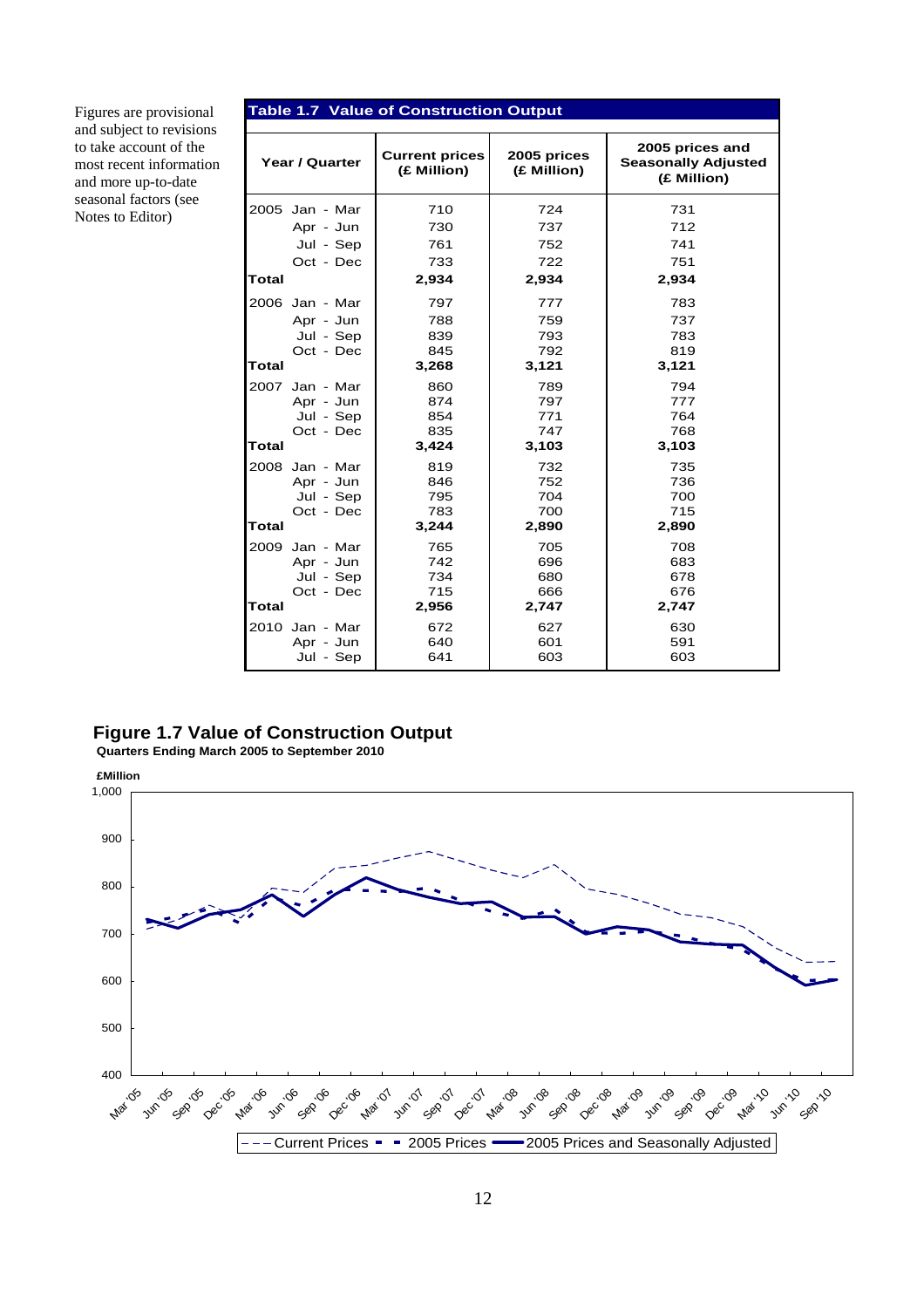## **Table 1.8 (a) Output<sup>1</sup>**

| <b>Current Prices (£ million)</b> |                      |                    |       |                          |                |                            |                   |                |                |                               |                              |      |      |                         |       |
|-----------------------------------|----------------------|--------------------|-------|--------------------------|----------------|----------------------------|-------------------|----------------|----------------|-------------------------------|------------------------------|------|------|-------------------------|-------|
|                                   |                      |                    |       |                          |                | Other New Work non-housing |                   |                |                | <b>Repair and Maintenance</b> |                              |      |      |                         |       |
|                                   |                      |                    |       |                          |                | <b>Other New Work exc</b>  |                   |                |                |                               |                              |      |      |                         |       |
|                                   |                      | <b>New housing</b> |       |                          | infrastructure |                            |                   |                | <b>Housing</b> |                               | <b>Other Work</b>            |      |      |                         |       |
|                                   |                      |                    |       |                          |                |                            |                   |                |                |                               |                              |      |      |                         |       |
|                                   | <b>YEAR/ QUARTER</b> |                    |       | Infra -                  |                | <b>Private</b>             | <b>Private</b>    | <b>All New</b> |                |                               | Infra -                      |      |      | <b>All Repair &amp;</b> |       |
|                                   |                      |                    |       | Public Private structure |                | Public   Industrial        | <b>Commercial</b> | <b>Work</b>    | <b>Public</b>  | <b>Private</b>                | structure   Public   Private |      |      | maintenance All Work    |       |
|                                   |                      |                    |       |                          |                |                            |                   |                |                |                               |                              |      |      |                         |       |
| 2005                              | Jan - Mar            | 34.0               | 247.8 | 78.4                     | 109.1          | 18.7                       | 79.5              | 567.5          | 36.9           | 15.2                          | 27.3                         | 43.3 | 19.8 | 142.5                   | 710.0 |
|                                   | Apr - Jun            | 35.8               | 291.9 | 57.6                     | 96.6           | 19.2                       | 92.2              | 593.1          | 35.6           | 23.7                          | 25.1                         | 30.4 | 21.8 | 136.6                   | 729.7 |
|                                   | Jul - Sep            | 38.9               | 298.8 | 74.0                     | 105.5          | 11.2                       | 97.1              | 625.5          | 26.5           | 23.9                          | 30.5                         | 27.5 | 26.7 | 135.1                   | 760.6 |
|                                   | Oct - Dec            | 51.2               | 259.6 | 69.1                     | 88.2           | 15.8                       | 116.3             | 600.1          | 28.7           | 23.9                          | 25.1                         | 27.7 | 28.0 | 133.3                   | 733.5 |
| 2006                              | Jan - Mar            | 48.1               | 292.2 | 72.7                     | 90.6           | 16.8                       | 114.4             | 634.7          | 32.1           | 34.5                          | 24.0                         | 39.5 | 31.9 | 162.1                   | 796.8 |
|                                   | Apr - Jun            | 51.7               | 295.2 | 81.2                     | 85.1           | 15.1                       | 127.7             | 656.1          | 33.6           | 26.0                          | 21.5                         | 26.0 | 24.7 | 131.8                   | 787.9 |
|                                   | Jul - Sep            | 47.8               | 292.8 | 111.6                    | 97.4           | 23.6                       | 137.5             | 710.6          | 21.2           | 31.0                          | 19.4                         | 33.6 | 23.1 | 128.3                   | 838.9 |
|                                   | Oct - Dec            | 60.6               | 305.6 | 81.1                     | 106.5          | 28.3                       | 132.2             | 714.2          | 27.6           | 26.9                          | 18.9                         | 21.1 | 35.9 | 130.5                   | 844.7 |
| 2007                              | Jan - Mar            | 49.3               | 313.9 | 93.0                     | 116.8          | 20.2                       | 127.3             | 720.5          | 25.5           | 34.8                          | 29.2                         | 31.3 | 18.9 | 139.8                   | 860.3 |
|                                   | Apr - Jun            | 48.7               | 310.0 | 106.4                    | 107.5          | 15.3                       | 137.9             | 725.7          | 32.4           | 34.4                          | 29.0                         | 24.1 | 28.5 | 148.4                   | 874.1 |
|                                   | Jul - Sep            | 41.8               | 278.7 | 109.6                    | 105.5          | 23.6                       | 140.8             | 699.9          | 27.9           | 29.3                          | 31.5                         | 40.7 | 24.9 | 154.4                   | 854.3 |
|                                   | Oct - Dec            | 38.9               | 270.2 | 111.4                    | 102.1          | 17.5                       | 134.1             | 674.1          | 34.8           | 23.6                          | 30.4                         | 35.3 | 36.6 | 160.6                   | 834.8 |
| 2008                              | Jan - Mar            | 36.6               | 240.3 | 131.9                    | 111.3          | 16.1                       | 123.4             | 659.6          | 24.9           | 39.9                          | 31.2                         | 31.8 | 31.4 | 159.2                   | 818.8 |
|                                   | Apr - Jun            | 52.4               | 244.2 | 128.3                    | 108.1          | 21.2                       | 143.8             | 698.0          | 25.8           | 38.5                          | 27.9                         | 24.8 | 31.2 | 148.1                   | 846.2 |
|                                   | Sep<br>Jul -         | 45.4               | 188.2 | 127.1                    | 108.3          | 35.8                       | 129.4             | 634.3          | 28.3           | 35.4                          | 33.5                         | 26.9 | 36.9 | 160.9                   | 795.2 |
|                                   | Oct - Dec            | 57.7               | 169.1 | 139.4                    | 112.3          | 32.8                       | 112.8             | 624.1          | 32.0           | 41.6                          | 28.7                         | 25.1 | 31.9 | 159.3                   | 783.4 |
| 2009                              | Jan - Mar            | 57.0               | 168.0 | 142.8                    | 121.9          | 12.2                       | 102.4             | 604.3          | 30.5           | 33.0                          | 31.5                         | 27.7 | 37.6 | 160.3                   | 764.6 |
|                                   | Apr - Jun            | 61.2               | 170.4 | 139.5                    | 109.7          | 14.4                       | 75.1              | 570.3          | 26.7           | 50.5                          | 34.4                         | 26.7 | 33.3 | 171.5                   | 741.9 |
|                                   | Jul - Sep            | 39.1               | 204.9 | 133.4                    | 117.7          | 10.2                       | 70.5              | 575.8          | 26.3           | 43.2                          | 30.5                         | 28.7 | 29.4 | 158.2                   | 734.0 |
|                                   | Oct - Dec            | 34.4               | 201.0 | 126.8                    | 106.7          | 19.4                       | 78.5              | 566.8          | 28.7           | 41.9                          | 29.4                         | 26.5 | 22.1 | 148.6                   | 715.4 |
| 2010                              | Jan - Mar            | 41.8               | 176.8 | 112.4                    | 106.5          | 12.4                       | 64.9              | 514.9          | 29.1           | 36.9                          | 38.7                         | 32.1 | 20.0 | 156.8                   | 671.6 |
|                                   | Apr - Jun            | 31.9               | 191.6 | 97.0                     | 90.3           | 13.5                       | 67.1              | 491.3          | 17.3           | 43.0                          | 30.3                         | 30.8 | 27.0 | 148.4                   | 639.7 |
|                                   | Jul - Sep            | 29.1               | 176.6 | 111.8                    | 76.6           | 15.2                       | 78.2              | 487.5          | 18.1           | 46.3                          | 30.8                         | 28.9 | 29.9 | 153.9                   | 641.4 |

<sup>1</sup> Includes output by contractors and public sector direct labour departments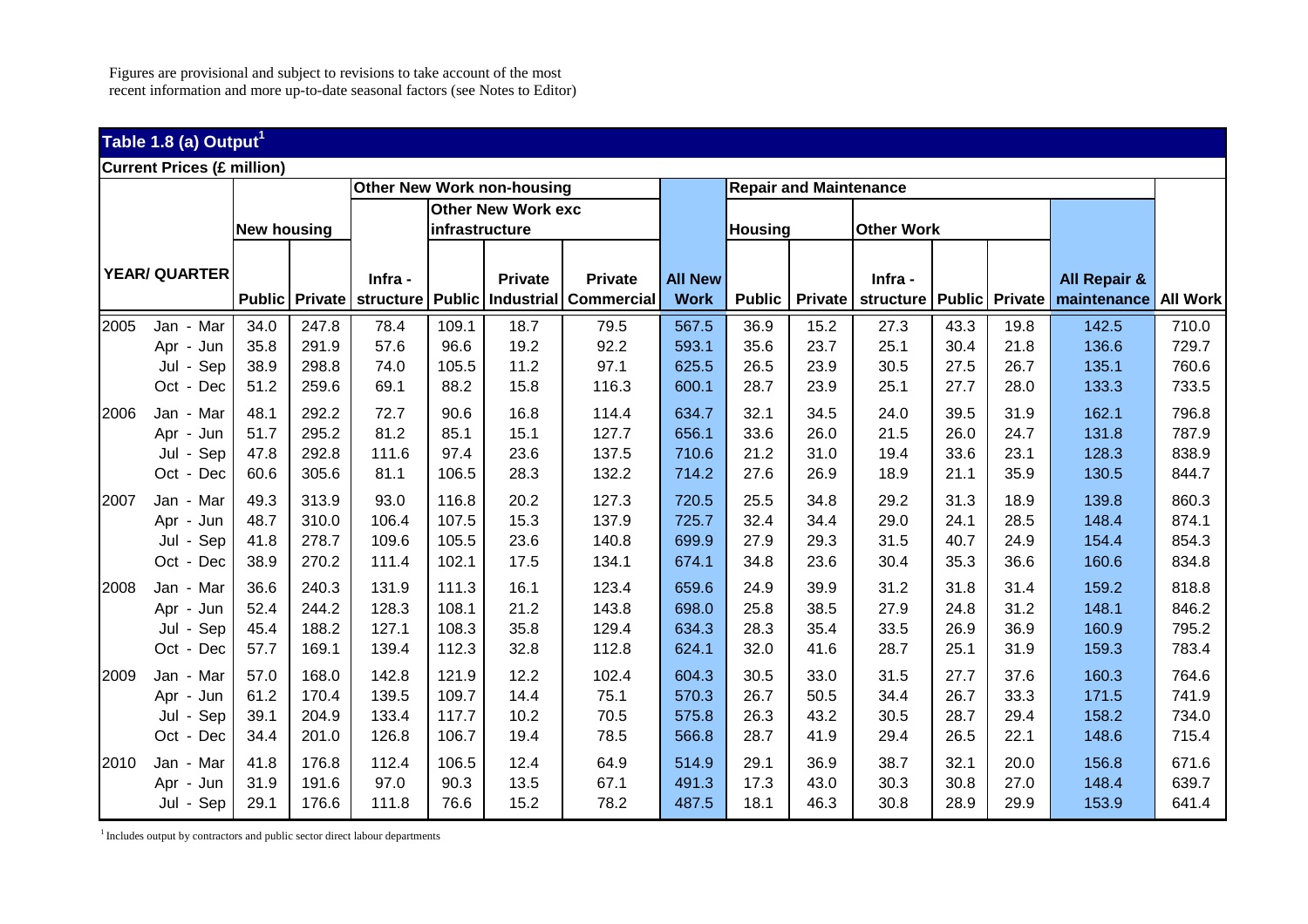# **Table 1.8 (b) Output<sup>1</sup>**

|                |                    |                | Other New Work non-housing |                |                           |                   |             | <b>Repair and Maintenance</b> |                |                   |               |                |                         |                   |
|----------------|--------------------|----------------|----------------------------|----------------|---------------------------|-------------------|-------------|-------------------------------|----------------|-------------------|---------------|----------------|-------------------------|-------------------|
|                |                    |                |                            |                | <b>Other New Work exc</b> |                   |             |                               |                |                   |               |                |                         |                   |
|                | <b>New housing</b> |                |                            | infrastructure |                           |                   | <b>All</b>  | <b>Housing</b>                |                | <b>Other Work</b> |               |                | <b>All Repair &amp;</b> |                   |
| YEAR/          |                    |                | Infra -                    |                | <b>Private</b>            | <b>Private</b>    | <b>New</b>  |                               |                | Infra -           |               |                | <b>Mainte-</b>          | All               |
| <b>QUARTER</b> | <b>Public</b>      | <b>Private</b> | structure                  | <b>Public</b>  | Industrial                | <b>Commercial</b> | <b>Work</b> | <b>Public</b>                 | <b>Private</b> | structure         | <b>Public</b> | <b>Private</b> | nance $2$               | Work <sup>2</sup> |
| 2005 Jan - Mar | 35.0               | 263.5          | 81.7                       | 111.0          | 18.5                      | 87.2              | 586.5       | 36.3                          | 13.8           | 26.2              | 35.6          | 20.3           | 133.4                   | 731.0             |
| Apr - Jun      | 35.9               | 276.3          | 58.4                       | 96.5           | 16.4                      | 87.1              | 576.4       | 31.5                          | 22.5           | 24.7              | 35.5          | 22.2           | 137.9                   | 711.7             |
| Jul - Sep      | 38.6               | 287.3          | 73.0                       | 104.0          | 13.6                      | 93.9              | 606.2       | 29.8                          | 24.6           | 29.5              | 27.1          | 26.2           | 136.0                   | 741.0             |
| Oct - Dec      | 49.9               | 269.9          | 66.4                       | 88.0           | 16.5                      | 116.6             | 616.2       | 30.5                          | 27.8           | 27.6              | 29.8          | 27.4           | 138.9                   | 750.8             |
| 2006 Jan - Mar | 46.8               | 294.4          | 69.6                       | 91.0           | 16.1                      | 120.9             | 626.4       | 29.7                          | 29.7           | 21.8              | 31.5          | 30.9           | 145.3                   | 782.6             |
| Apr - Jun      | 50.2               | 267.0          | 74.6                       | 84.0           | 17.8                      | 120.4             | 616.1       | 27.4                          | 23.3           | 20.0              | 28.7          | 23.6           | 126.5                   | 736.9             |
| Jul - Sep      | 45.2               | 273.3          | 100.3                      | 93.1           | 20.0                      | 130.2             | 663.1       | 23.6                          | 30.0           | 17.8              | 30.6          | 21.4           | 122.8                   | 783.1             |
| Oct - Dec      | 55.8               | 299.4          | 73.0                       | 100.6          | 22.3                      | 127.9             | 691.1       | 22.7                          | 29.1           | 19.4              | 21.0          | 32.9           | 123.4                   | 818.6             |
| 2007 Jan - Mar | 44.4               | 298.9          | 80.4                       | 107.8          | 24.0                      | 129.5             | 668.9       | 23.6                          | 28.4           | 24.8              | 24.2          | 17.2           | 119.4                   | 794.0             |
| Apr - Jun      | 43.3               | 267.9          | 94.2                       | 95.8           | 17.8                      | 129.1             | 650.4       | 30.0                          | 28.9           | 25.5              | 24.7          | 25.7           | 135.3                   | 777.2             |
| Jul - Sep      | 37.1               | 252.3          | 97.4                       | 91.4           | 19.2                      | 129.8             | 630.0       | 25.8                          | 26.5           | 27.3              | 34.4          | 21.8           | 138.2                   | 763.9             |
| Oct - Dec      | 34.0               | 250.3          | 99.6                       | 86.6           | 13.3                      | 125.1             | 615.7       | 27.9                          | 24.0           | 29.6              | 33.3          | 32.0           | 143.1                   | 767.8             |
| 2008 Jan - Mar | 31.5               | 222.5          | 120.5                      | 95.2           | 19.1                      | 123.2             | 599.9       | 22.0                          | 32.0           | 25.2              | 24.2          | 27.3           | 131.6                   | 735.3             |
| Apr - Jun      | 44.7               | 203.8          | 117.5                      | 92.7           | 23.7                      | 135.1             | 616.0       | 23.1                          | 30.6           | 23.5              | 23.7          | 26.7           | 129.6                   | 736.5             |
| Jul - Sep      | 39.4               | 168.8          | 114.9                      | 92.1           | 28.5                      | 118.7             | 568.4       | 24.5                          | 29.8           | 27.3              | 21.3          | 30.4           | 133.6                   | 699.6             |
| Oct - Dec      | 51.3               | 162.2          | 125.4                      | 96.4           | 24.3                      | 104.9             | 573.0       | 23.8                          | 39.3           | 26.3              | 22.1          | 26.3           | 133.6                   | 715.1             |
| 2009 Jan - Mar | 51.8               | 171.9          | 137.1                      | 111.1          | 14.5                      | 102.7             | 580.4       | 25.3                          | 25.6           | 24.1              | 20.4          | 31.0           | 126.3                   | 708.4             |
| Apr - Jun      | 56.3               | 162.0          | 135.0                      | 104.1          | 16.5                      | 73.9              | 546.5       | 23.2                          | 38.6           | 28.0              | 24.0          | 27.5           | 144.6                   | 683.0             |
| Jul - Sep      | 35.2               | 196.4          | 123.8                      | 113.0          | 8.6                       | 69.1              | 549.3       | 22.7                          | 35.9           | 24.8              | 22.8          | 24.1           | 129.6                   | 678.0             |
| Oct - Dec      | 30.7               | 192.8          | 116.1                      | 106.9          | 15.6                      | 80.4              | 546.6       | 20.6                          | 38.7           | 26.4              | 23.1          | 17.9           | 123.8                   | 676.2             |
| 2010 Jan - Mar | 38.0               | 175.6          | 103.0                      | 109.5          | 16.8                      | 72.4              | 505.8       | 23.4                          | 28.7           | 29.1              | 23.6          | 16.2           | 121.6                   | 629.8             |
| Apr - Jun      | 29.3               | 168.5          | 88.7                       | 94.8           | 17.3                      | 74.2              | 474.2       | 15.4                          | 31.7           | 24.7              | 27.0          | 22.3           | 123.5                   | 591.1             |
| Jul - Sep      | 27.1               | 162.7          | 101.9                      | 82.1           | 14.7                      | 84.9              | 477.9       | 15.8                          | 37.3           | 25.6              | 23.7          | 25.0           | 124.4                   | 603.0             |

<sup>1</sup> Includes output by contractors and public sector direct labour departments

 $2$  See notes to Editor (Paragraph 7)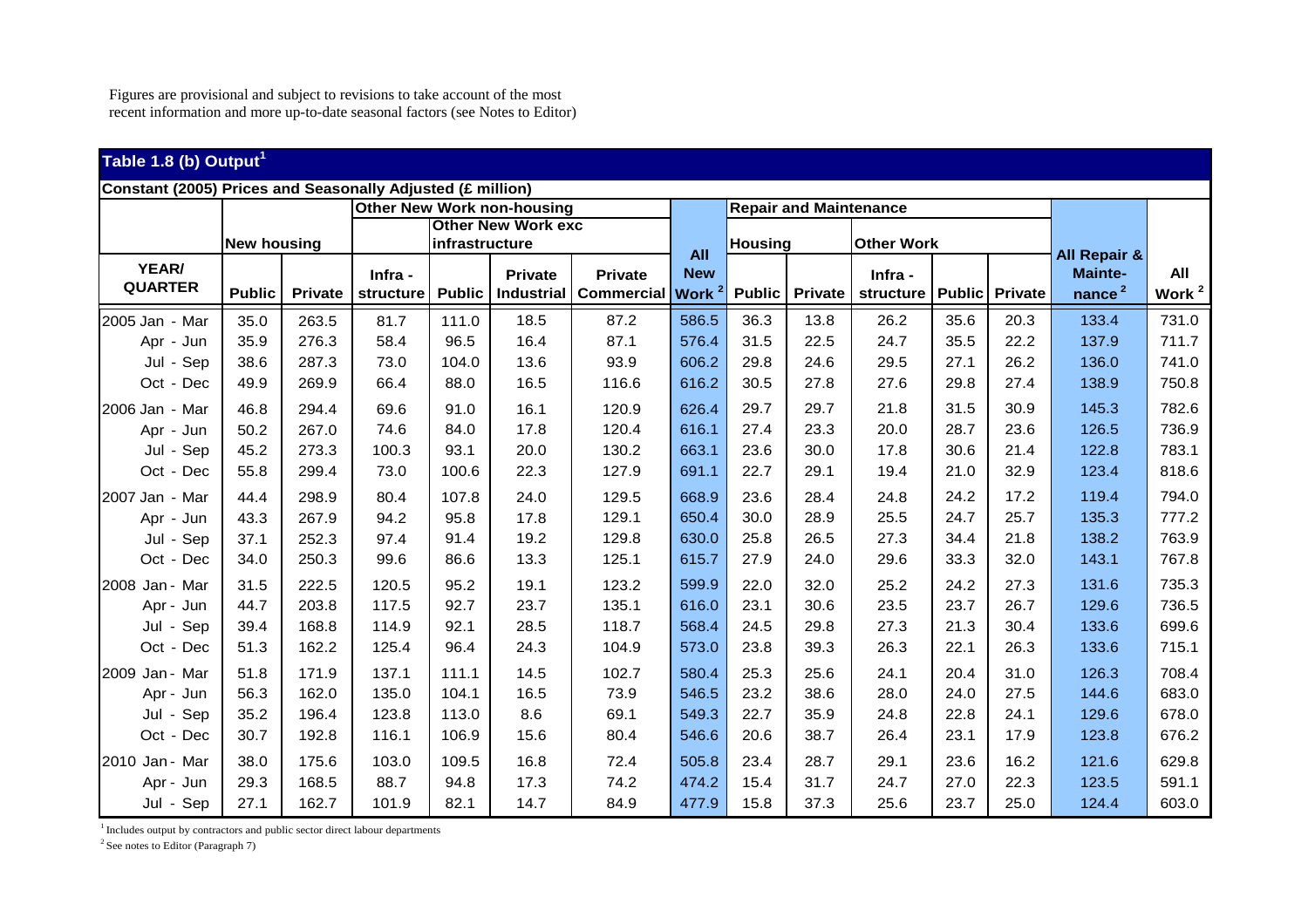#### **Table 1.9 Output1 (Private Contractors only) by Stratum2 of Firm**

**Current Prices (£million)** 

|                           | Current Prices (£million)            |               |       |                                |               |                                             |                                               |                               |                               |                   |                               |      |                           |                                        |                 |
|---------------------------|--------------------------------------|---------------|-------|--------------------------------|---------------|---------------------------------------------|-----------------------------------------------|-------------------------------|-------------------------------|-------------------|-------------------------------|------|---------------------------|----------------------------------------|-----------------|
|                           | 3rd Quarter 2010                     |               |       |                                |               |                                             |                                               |                               |                               |                   |                               |      |                           |                                        |                 |
|                           |                                      |               |       |                                |               | <b>Other New Work non-housing</b>           |                                               |                               | <b>Repair and Maintenance</b> |                   |                               |      |                           |                                        |                 |
|                           |                                      | New housing   |       |                                |               | <b>Other New Work exc</b><br>infrastructure |                                               | <b>Housing</b>                |                               | <b>Other Work</b> |                               |      |                           |                                        |                 |
| <b>Stratum</b><br>of Firm | Annual<br><b>Turnover</b><br>(E'000) | <b>Public</b> |       | Infra -<br>Private   structure | <b>Public</b> | <b>Private</b>                              | <b>Private</b><br>l Industrial I Commercial I | <b>All New</b><br><b>Work</b> | <b>Public</b>                 |                   | Infra-<br>Private   structure |      | <b>Public   Private  </b> | <b>All Repair &amp;</b><br>maintenance | <b>All Work</b> |
|                           | $0 - 124$                            | 1.3           | 7.9   | 0.0                            | 0.4           | 0.0                                         | 1.4                                           | 10.9                          | 0.1                           | 6.2               | 0.0                           | 0.2  | 1.8                       | 8.3                                    | 19.2            |
| $\overline{2}$            | 125-549                              | 1.7           | 29.7  | 0.1                            | 0.0           | 0.0                                         | 1.6                                           | 33.1                          | 2.1                           | 25.1              | 1.7                           | 2.4  | 8.1                       | 39.4                                   | 72.5            |
| 3                         | 550-2.099                            | 3.9           | 48.3  | 6.0                            | 3.6           | 3.6                                         | 11.8                                          | 77.2                          | 4.0                           | 9.2               | 4.5                           | 5.5  | 9.0                       | 32.2                                   | 109.4           |
| 4                         | 2,100-5,249                          | 3.0           | 50.0  | 0.8                            | 7.9           | 0.1                                         | 8.8                                           | 70.6                          | 7.1                           | 2.1               | 0.0                           | 2.1  | 1.5                       | 12.7                                   | 83.3            |
| 5                         | 5,250-10,499                         | 10.9          | 11.4  | 12.0                           | 9.5           | 1.8                                         | 11.4                                          | 57.0                          | 2.8                           | 0.4               | 2.3                           | 0.7  | 1.6                       | 7.7                                    | 64.8            |
| 6                         | $10,500+$                            | 11.0          | 44.4  | 78.0                           | 60.6          | 7.9                                         | 32.1                                          | 234.1                         | 0.0                           | 0.0               | 8.6                           | 7.8  | 5.1                       | 21.5                                   | 255.6           |
| <b>Total</b>              |                                      | 31.9          | 191.6 | 96.9                           | 82.0          | 13.5                                        | 67.1                                          | 482.9                         | 16.2                          | 43.0              | 17.1                          | 18.5 | 27.0                      | 121.8                                  | 604.7           |

<sup>1</sup>Includes output by Contractors only

<sup>2</sup> Firms are stratified by turnover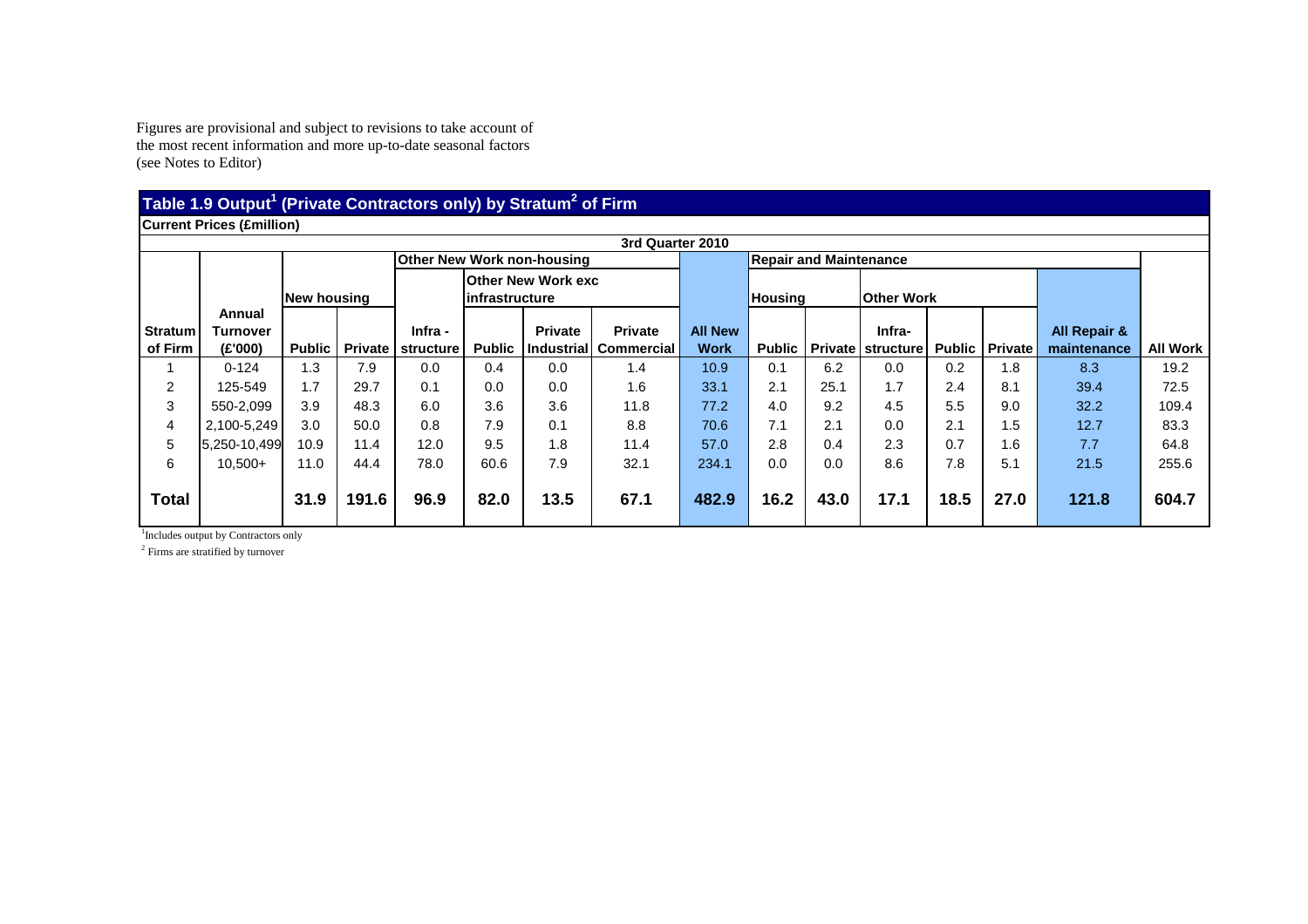|                                      | Table 1.10 Contractors Output <sup>1</sup> (New Work Only) by Type of Work |                                           |                                           |                                      |                                 |                                         |                                      |                                       |                                      |                                       |                                   |                                          |                                 |                                           |                                                |
|--------------------------------------|----------------------------------------------------------------------------|-------------------------------------------|-------------------------------------------|--------------------------------------|---------------------------------|-----------------------------------------|--------------------------------------|---------------------------------------|--------------------------------------|---------------------------------------|-----------------------------------|------------------------------------------|---------------------------------|-------------------------------------------|------------------------------------------------|
|                                      | <b>Current Prices (£ million)</b>                                          |                                           |                                           |                                      |                                 |                                         |                                      |                                       |                                      |                                       |                                   |                                          |                                 |                                           |                                                |
|                                      |                                                                            | a) New Work for Public Sector             |                                           |                                      |                                 |                                         |                                      |                                       |                                      |                                       |                                   |                                          |                                 |                                           |                                                |
| Year                                 | <b>Housing</b>                                                             | Infra -<br><b>structure</b>               | Factories                                 | <b>Ware-</b><br><b>houses</b>        | Oil,<br>steel&<br>coal          | <b>Schools</b><br>&Colleges             | Uni-<br>versities                    | <b>Health</b>                         | <b>Offices</b>                       | Enter -<br>tainment                   | <b>Garages Shops</b>              |                                          | Agri-<br>culture                | <b>Miscell-</b><br>laneous                | All<br>public<br>sector                        |
| 2005<br>2006<br>2007<br>2008<br>2009 | 159.8<br>208.2<br>178.5<br>192.0<br>191.7                                  | 242.5<br>267.5<br>324.8<br>442.9<br>476.7 | 0.0<br>0.7<br>0.6<br>3.2<br>3.7           | 1.1<br>0.3<br>4.9<br>4.4<br>3.4      | 0.0<br>0.0<br>0.0<br>0.0<br>1.5 | 106.7<br>94.8<br>88.4<br>137.4<br>177.6 | 41.0<br>53.2<br>53.6<br>31.5<br>14.3 | 93.2<br>47.6<br>71.1<br>77.0<br>107.3 | 37.1<br>10.8<br>15.4<br>23.7<br>30.3 | 42.6<br>68.7<br>84.2<br>65.4<br>47.1  | 0.0<br>0.2<br>0.0<br>0.1<br>2.5   | 0.0<br>0.0<br>0.0<br>0.3<br>0.0          | 0.1<br>0.0<br>0.0<br>0.0<br>0.3 | 40.7<br>65.5<br>39.3<br>30.8<br>32.7      | 764.8<br>817.3<br>860.8<br>1008.9<br>1089.0    |
|                                      |                                                                            |                                           |                                           |                                      |                                 |                                         |                                      |                                       |                                      |                                       |                                   |                                          |                                 |                                           |                                                |
|                                      |                                                                            | b) New Work for Private Sector<br>Infra - |                                           | <b>Ware-</b>                         | Oil,<br>steel&                  | <b>Schools</b>                          | Uni-                                 |                                       |                                      | Enter-                                |                                   |                                          |                                 | <b>Miscell-</b>                           | All                                            |
| Year                                 | <b>Housing</b>                                                             | structure                                 | Factories                                 | <b>Inouses</b>                       | coal                            | &Colleges                               | versities                            | Health                                | <b>Offices</b>                       | tainment                              | <b>Garages Shops</b>              |                                          | Agri-<br>culture                | <b>aneous</b>                             | private<br>sector                              |
| 2005<br>2006<br>2007<br>2008<br>2009 | 1098.0<br>1185.7<br>1172.7<br>841.7<br>744.3                               | 35.8<br>78.5<br>95.1<br>83.6<br>65.5      | 31.6<br>53.0<br>53.5<br>59.3<br>28.9      | 31.0<br>30.8<br>22.7<br>46.6<br>26.9 | 2.4<br>0.0<br>0.4<br>0.0<br>0.5 | 0.0<br>0.0<br>0.0<br>0.0<br>0.0         | 0.0<br>0.0<br>0.0<br>0.0<br>0.0      | 19.4<br>20.2<br>24.9<br>18.5<br>8.1   | 78.6<br>86.8<br>78.7<br>91.0<br>47.5 | 43.4<br>73.9<br>94.5<br>125.9<br>83.7 | 11.7<br>12.8<br>4.9<br>3.5<br>1.4 | 121.4<br>180.7<br>224.4<br>155.8<br>80.6 | 2.0<br>1.6<br>0.4<br>1.2<br>1.4 | 108.4<br>136.0<br>112.4<br>113.3<br>103.7 | 1583.8<br>1859.8<br>1884.5<br>1540.8<br>1192.5 |
|                                      |                                                                            |                                           | c) New Work for Public and Private Sector |                                      |                                 |                                         |                                      |                                       |                                      |                                       |                                   |                                          |                                 |                                           |                                                |
|                                      |                                                                            | Infra -                                   |                                           | <b>Ware-</b>                         | Oil,<br>steel&                  | Schools                                 | Uni-                                 |                                       |                                      | Enter -                               |                                   |                                          | Agri-                           | Miscell-                                  | All<br><b>Public</b><br>Private                |
| Year                                 | <b>Housing</b>                                                             | structure                                 | Factories                                 | <b>houses</b>                        | coal                            | &Colleges                               | versities                            | <b>Health</b>                         |                                      | Offices tainment                      | <b>Garages Shops</b>              |                                          | culture                         | laneous                                   | <b>Work</b>                                    |
| 2005<br>2006<br>2007                 | 1257.9<br>1393.9<br>1351.2                                                 | 278.3<br>345.9<br>419.9                   | 31.6<br>53.7<br>54.1                      | 32.0<br>31.1<br>27.6                 | 2.4<br>0.0<br>0.4               | 106.7<br>94.8<br>88.4                   | 41.0<br>53.2<br>53.6                 | 112.6<br>67.7<br>96.0                 | 115.7<br>97.5<br>94.2                | 86.0<br>142.6<br>178.7                | 11.7<br>12.9<br>4.9               | 121.4<br>180.7<br>224.4                  | 2.1<br>1.6<br>0.4               | 149.1<br>201.5<br>151.6                   | 2348.6<br>2677.1<br>2745.3                     |
| 2008                                 | 1033.8                                                                     | 526.5                                     | 62.6                                      | 51.0                                 | 0.0                             | 137.4                                   | 31.5                                 | 95.5                                  | 114.8                                | 191.4                                 | 3.7                               | 156.1                                    | 1.3                             | 144.2                                     | 2549.7                                         |
| 2009                                 | 936.0                                                                      | 542.2                                     | 32.5                                      | 30.3                                 | 2.0                             | 177.6                                   | 14.3                                 | 115.4                                 | 77.7                                 | 130.8                                 | 3.9                               | 80.6                                     | 1.7                             | 136.5                                     | 2281.5                                         |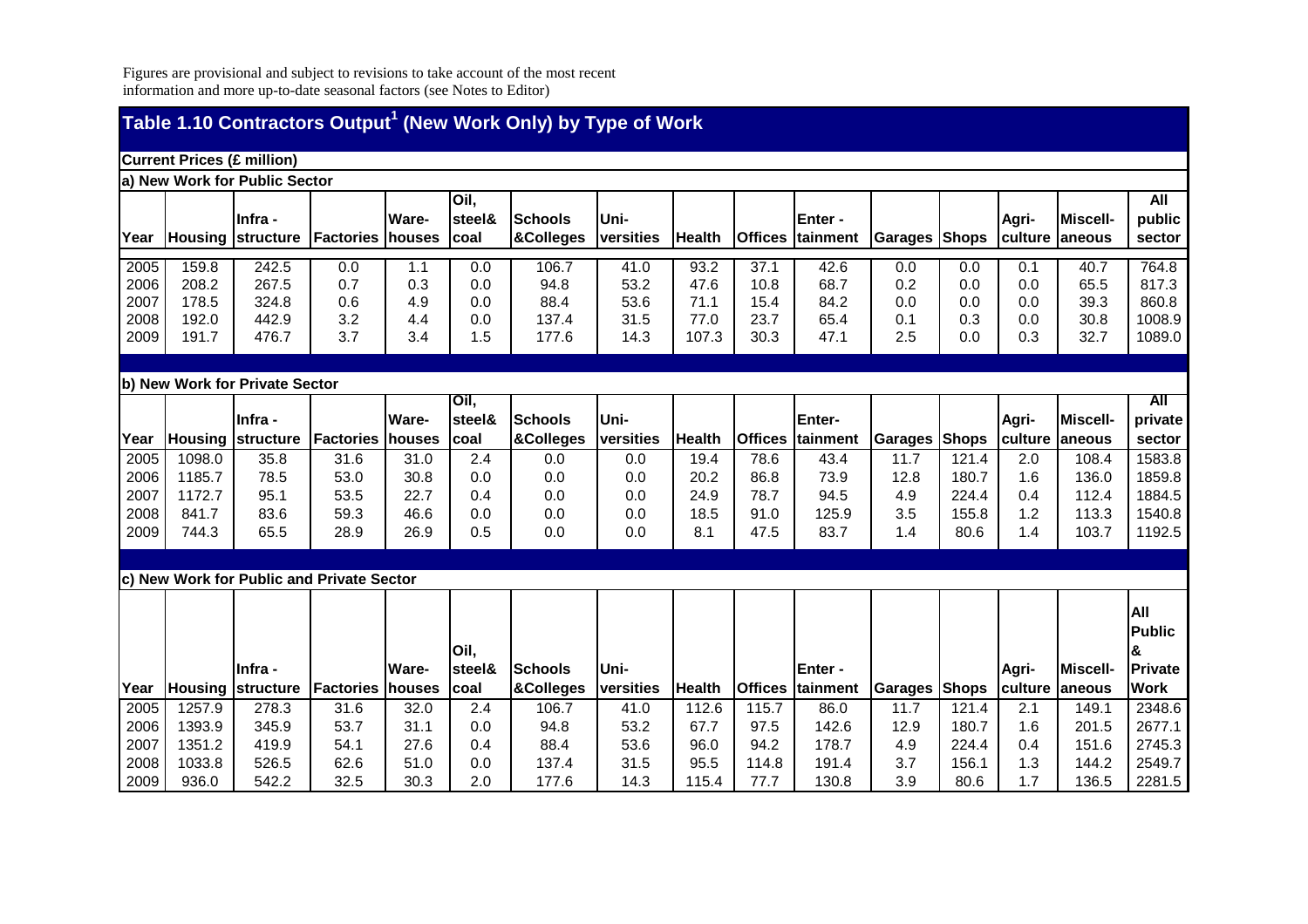## **Chapter 2 The Structure of the Industry**

**Table 2.1 Structure of the Construction Industry**  The table below shows the number of businesses that are either registered for VAT with HM Customs and Excise or which operate a PAYE scheme with the Inland Revenue, at March 2010 **SIC (2007) class/ subclass Description Turnover (£000) size band 0 -99 100 - 499 500 - 1,999 2,000 - 4,999 5,000 - 9,999 10,000+ Total**  4110 Development of building projects  $\begin{vmatrix} 550 & 525 & 360 \\ 4110 & 70 & 75 \end{vmatrix}$  5 1,530 4120 Construction of buildings 1,010 1,150 525 115 40 30 2,875 4211 Construction of roads and motorways  $\begin{array}{|c|c|c|c|c|c|c|c|c|} \hline \end{array}$  40 10 10 5 5 270 4212 Construction of railways and underground railways 0 0 0 0 0 0 5 4221 Construction of utility projects for fluids  $\begin{vmatrix} 0 & 5 \end{vmatrix}$  0 0 0 0 0 5 4222 Construction of utility projects for electricity and telecommunications 5 5 0 0 0 0 10 4291 Construction of water projects (  $\begin{array}{ccc} 5 & 5 & 0 & 0 & 0 \end{array}$  and  $\begin{array}{ccc} 2 & 5 & 15 \end{array}$ 4299 Construction of other civil engineering projects n.e.c. 145 145 85 20 20 20 440 4311 Demolition 0 10 5 0 0 0 20 | 4312 | Site preparation | 65 | 40 | 10 | 5 | 0 0 120 4313 Test drilling and boring **5** 1 0 0 0 0 0 10 10 | 4321 | Electrical installation | 625 | 520 | 140 | 40 | 15 | 10 | 1,345 | 4322 Plumbing, heat and air-conditioning installation 445| 445| 90| 25| 15| 5| 1,025| 4329 | Other construction installation | 65 75 35 5 5 0 0 185 4331 Plastering 245 150 20 5 0 0 420 4332 Joinery installation 610 460 95 15 0 0 1,185 4333 Floor and wall covering  $\begin{vmatrix} 60 & 85 & 25 \end{vmatrix}$  5 0 0 0 180  $\begin{array}{ccc} \textsf{4334} & \textsf{Paintina} \textsf{and} \textsf{alozina} \end{array} \begin{array}{c} \textsf{11334} & \textsf{170} & \textsf{225} & \textsf{235} & \textsf{30} & \textsf{5} & \textsf{0} & \textsf{0} & \textsf{0} \end{array} \begin{array}{c} \textsf{1334} & \textsf{235} & \textsf{235} & \textsf{235} & \textsf{235} & \textsf{235} & \textsf{235} & \textsf{235} & \textsf{235} & \text$ 4339  $\vert$  Other building completion and finishing  $\vert$  105 85 25 25 5 0 0 0 215 4391 Roofing activities (65 70 25 5 5 0 170 4399 Other specialised construction activities n.e.c. 520 405 110 20 5 0 1,055 **Total 4,950 4,680 1,670 365 135 90 11,885** 

**Source: Inter Departmental Business Register, Office for National Statistics, Statistics Research Branch, Department of Enterprise,Trade and Investment** 

Figures have been rounded to the nearest 5 to avoid disclosure and thus figures may not add back to totals.

Please note that previous data were supplied using the SIC 2003 code.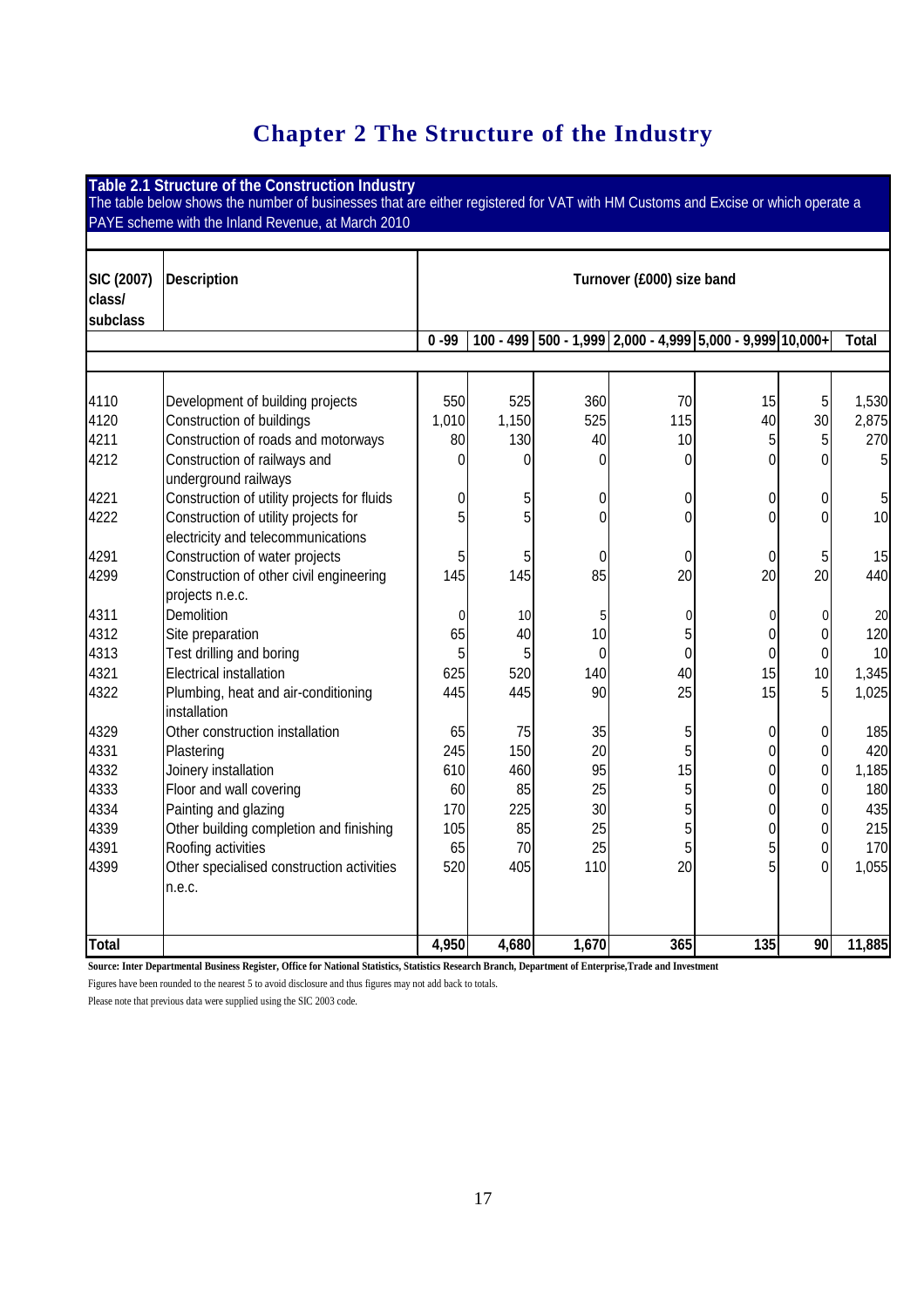#### **Table 2.2 Northern Ireland Census of Employment September 2007 Employee Jobs**

| <b>SIC03</b> | <b>BUSINESS DESCRIPTIONS</b>                                                          | <b>Male</b> | <b>Male</b><br><b>Full-time Part-time</b> | <b>Male</b> | Female | Female<br><b>Full-time Part-time</b> | <b>Female</b> | <b>Total</b> |
|--------------|---------------------------------------------------------------------------------------|-------------|-------------------------------------------|-------------|--------|--------------------------------------|---------------|--------------|
| F            | <b>CONSTRUCTION</b>                                                                   | 38,132      | 1,402                                     | 39,534      | 3,013  | 1,781                                | 4,794         | 44,328       |
| 45           | Construction                                                                          | 38,132      | 1,402                                     | 39,534      | 3,013  | 1,781                                | 4,794         | 44,328       |
| 451          | Site preparation                                                                      | 734         | 9                                         | 743         | 23     | 19                                   | 42            | 785          |
| 4511<br>4512 | Demolition and wrecking of buildings; earth moving<br>Test drilling and boring        |             |                                           |             |        |                                      |               | 763<br>22    |
| 452          | Building of complete constructions or parts thereof;                                  | 20,735      | 722                                       | 21,457      | 1,738  | 887                                  | 2,625         | 24,082       |
| 4521         | civil engineering<br>General construction of buildings and civil engineering<br>works | 15,641      | 551                                       | 16,192      | 1,503  | 701                                  | 2,204         | 18,396       |
| 4522         | Erection of roof covering and frames                                                  |             |                                           | 673         |        |                                      | 72            | 745          |
| 4523         | Construction of motorways, roads, railways, airfields<br>and sports facilities        | 2,183       | 55                                        | 2,238       | 81     | 66                                   | 147           | 2,385        |
| 4524         | Construction of water projects                                                        |             |                                           | 43          |        |                                      | 5             | 48           |
| 4525         | Other construction work involving special trades                                      | 2,225       | 86                                        | 2,311       | 115    | 82                                   | 197           | 2,508        |
| 45211        | Construction of commercial buildings                                                  | 1,125       | 23                                        | 1,148       | 75     | 61                                   | 136           | 1,284        |
| 45212        | Construction of domestic buildings                                                    | 8,903       | 402                                       | 9,305       | 822    | 489                                  | 1,311         | 10,616       |
| 45213        | Construction of civil engineering constructions                                       | 5,613       | 126                                       | 5,739       | 606    | 151                                  | 757           | 6,496        |
| 453          | Building installation                                                                 | 9,954       | 266                                       | 10,220      | 799    | 491                                  | 1,290         | 11,510       |
| 4531         | Installation of electrical wiring and fittings                                        | 5,766       | 100                                       | 5,866       | 437    | 264                                  | 701           | 6,567        |
| 4532         | Insulation work activities                                                            | 266         | 8                                         | 274         | 22     | 14                                   | 36            | 310          |
| 4533         | Plumbing                                                                              | 3,585       | 142                                       | 3,727       | 294    | 193                                  | 487           | 4,214        |
| 4534         | Other building installation                                                           | 337         | 16                                        | 353         | 46     | 20                                   | 66            | 419          |
| 454          | Building completion                                                                   | 5,811       | 370                                       | 6,181       | 417    | 350                                  | 767           | 6,948        |
| 4541         | Plastering                                                                            | 774         | 94                                        | 868         | 34     | 34                                   | 68            | 936          |
| 4542         | Joinery installation                                                                  | 2,171       | 148                                       | 2,319       | 142    | 161                                  | 303           | 2,622        |
| 4543         | Floor and wall covering                                                               | 378         | 25                                        | 403         | 55     | 28                                   | 83            | 486          |
| 4544         | Painting and glazing                                                                  | 1,517       | 72                                        | 1,589       | 113    | 78                                   | 191           | 1,780        |
| 4545         | Other building completion                                                             | 971         | 31                                        | 1,002       | 73     | 49                                   | 122           | 1,124        |
| 455          | Renting of construction or demolition equipment with<br>operator                      | 898         | 35                                        | 933         | 36     | 34                                   | 70            | 1,003        |
| $\star$      | Not shown due to either no employees or confidentiality constraints                   |             |                                           |             |        |                                      |               |              |

**Source: NI Census of Employment, DETI, September 2007** 

NOTES: 1 The Census of Employment is a statutory enquiry of all employers in Northern Ireland, carried out biennially under the Statistics of Trade and Employment (NI) Order 1988.

 2 The Census of Employment covers employee jobs only. It excludes: agriculture (but includes animal husbandry service activities and hunting, trapping and game propagation ) the self-employed, HM Armed Forces, private domestic servants, homeworkers and trainees without a contract of employment (non-employed status).

3 Persons working 30 hours or less per week are normally regarded as being in part-time employment.

4 The Census of Employment counts the number of jobs rather than the number of persons with jobs. Therefore a person holding both a full-time and a part-time job, or someone with two part-time jobs, will be counted twice.

5 Employees are classified to a Standard Industrial Classification (SIC03) from the business description for each employment unit.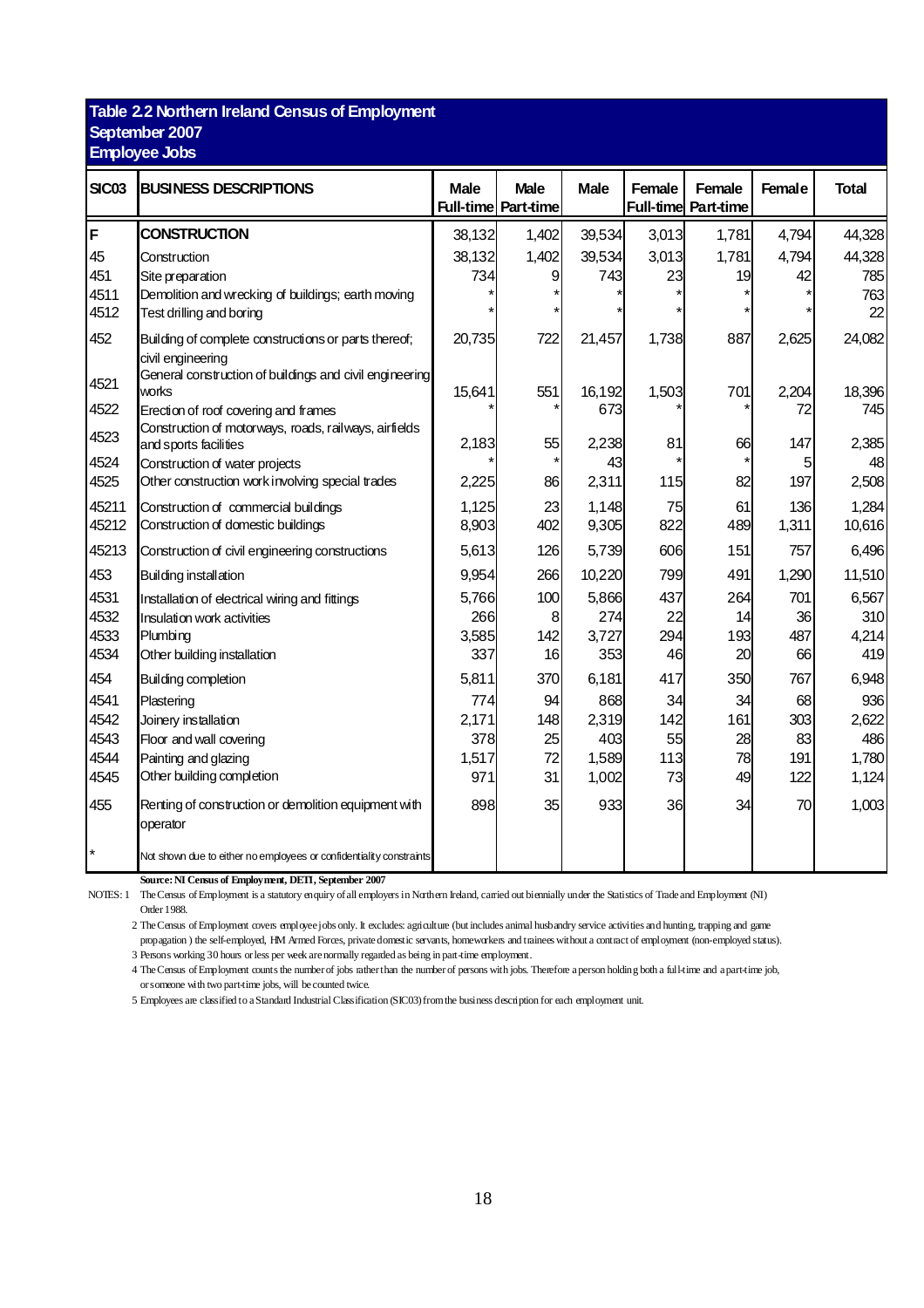|      |                                   | Table 2.3 Northern Ireland Employee Jobs <sup>1</sup> in Construction |                                           |                                                               |                                                              |
|------|-----------------------------------|-----------------------------------------------------------------------|-------------------------------------------|---------------------------------------------------------------|--------------------------------------------------------------|
| Year | Quarter                           | <b>Employee Jobs -</b><br><b>Unadjusted</b>                           | Quarterly<br>Change-<br><b>Unadjusted</b> | <b>Employee Jobs-</b><br><b>Seasonally</b><br><b>Adjusted</b> | Quarterly<br>Change-<br><b>Seasonally</b><br><b>Adjusted</b> |
|      | 2000 March                        | 34,540                                                                | 180                                       | 34,650                                                        | 390                                                          |
|      | June                              | 34,940                                                                | 400                                       | 35,030                                                        | 380                                                          |
|      | September                         | 35,690                                                                | 750                                       | 35,620                                                        | 590                                                          |
|      | December                          | 35,950                                                                | 260                                       | 35,830                                                        | 220                                                          |
|      | 2001 March                        | 36,250                                                                | 300                                       | 36,350                                                        | 520                                                          |
|      | June                              | 36,250                                                                | 0                                         | 36,340                                                        | $-20$                                                        |
|      | September                         | 36,530                                                                | 280                                       | 36,470                                                        | 130                                                          |
|      | December                          | 37,150                                                                | 610                                       | 37,020                                                        | 550                                                          |
|      | 2002 March                        | 36,990                                                                | $-160$                                    | 37,090                                                        | 80                                                           |
|      | June                              | 36,740                                                                | $-240$                                    | 36,820                                                        | $-280$                                                       |
|      | September                         | 36,720                                                                | $-20$                                     | 36,670                                                        | $-140$                                                       |
|      | December                          | 36,310                                                                | $-410$                                    | 36,190                                                        | $-480$                                                       |
|      | 2003 March                        | 35,860                                                                | $-450$                                    | 35,960                                                        | $-230$                                                       |
|      | June                              | 36,360                                                                | 500                                       | 36,430                                                        | 470                                                          |
|      | September                         | 36,440                                                                | 80                                        | 36,410                                                        | $-20$                                                        |
|      | December                          | 36,750                                                                | 310                                       | 36,620                                                        | 210                                                          |
|      | 2004 March                        | 37,100                                                                | 350                                       | 37,210                                                        | 580                                                          |
|      | June                              | 37,180                                                                | 80                                        | 37,230                                                        | 20 <sub>l</sub>                                              |
|      | September                         | 37,270                                                                | 80 <sub>0</sub>                           | 37,250                                                        | 20 <sub>l</sub>                                              |
|      | December                          | 37,550                                                                | 280                                       | 37,420                                                        | 170                                                          |
|      | 2005 March                        | 37,770                                                                | 220                                       | 37,870                                                        | 450                                                          |
|      | June                              | 38,750                                                                | 980                                       | 38,780                                                        | 910                                                          |
|      | September                         | 39,310                                                                | 560                                       | 39,300                                                        | 520                                                          |
|      | December                          | 41,150                                                                | 1,830                                     | 41,010                                                        | 1,720                                                        |
|      | 2006 March                        | 41,790                                                                | 650                                       | 41,910                                                        | 900                                                          |
|      | June                              | 42,300                                                                | 510                                       | 42,320                                                        | 410                                                          |
|      | September                         | 42,690                                                                | 390                                       | 42,680                                                        | 360                                                          |
|      | December                          | 43,140                                                                | 450                                       | 43,010                                                        | 330                                                          |
|      | 2007 March                        | 43,460                                                                | 320                                       | 43,580                                                        | 570                                                          |
|      | June                              | 44,710                                                                | 1,250                                     | 44,730                                                        | 1,140                                                        |
|      | September                         | 45,320                                                                | 610                                       | 45,310                                                        | 580                                                          |
|      | December $(R)$                    | 46,790                                                                | 1,470                                     | 46,660                                                        | 1,350                                                        |
|      | 2008 March $(R)$                  | 45,810                                                                | $-980$                                    | 45,940                                                        | $-720$                                                       |
|      | June $(R)$                        | 44,790                                                                | $-1,020$                                  | 44,800                                                        | $-1,140$                                                     |
|      | September <sup>(R)</sup>          | 43,420                                                                | $-1,370$                                  | 43,400                                                        | $-1,400$                                                     |
|      | December <sup>(P)</sup>           | 41,690                                                                | $-1,730$                                  | 41,580                                                        | $-1,830$                                                     |
|      | 2009 March $(R)$                  | 39,410                                                                | $-2,270$                                  | 39,520                                                        | $-2,050$                                                     |
|      | June $^{\left(\mathrm{R}\right)}$ | 38,160                                                                | $-1,260$                                  | 38,170                                                        | $-1,350$                                                     |
|      | September <sup>(R)</sup>          | 36,700                                                                | $-1,460$                                  | 36,680                                                        | $-1,500$                                                     |
|      | December <sup>(R)</sup>           | 35,480                                                                | $-1,220$                                  | 35,390                                                        | $-1,280$                                                     |
|      | 2010 March $(R)$                  | 34,950                                                                | $-530$                                    | 35,050                                                        | $-340$                                                       |
|      | June <sup>(P)</sup>               | 34,350                                                                | $-610$                                    | 34,360                                                        | $-690$                                                       |

**Source: Quarterly Employment Survey (QES), DETI** <sup>1</sup> Figures are rounded to the nearest 10 and may not sum due to rounding.

(P) Provisional; (R) Revised

Notes:

Estimates of the number of employee jobs are obtained from the Quarterly Employment Survey (QES). The QES covers all public sector bodies, all private sector firms with 25 or more employees and a sample of the remainder. The sample size has been chosen in order that estimates of total employee jobs should be accurate to within +/- 1% of the Census of Employment total. The survey collects information on numbers of persons in full-time and part-time employment. It should be noted that the survey counts the number of jobs rather than the number of persons with jobs. For example, a person holding both a full-time job and a part-time job, or someone with two part-time jobs, will be counted twice.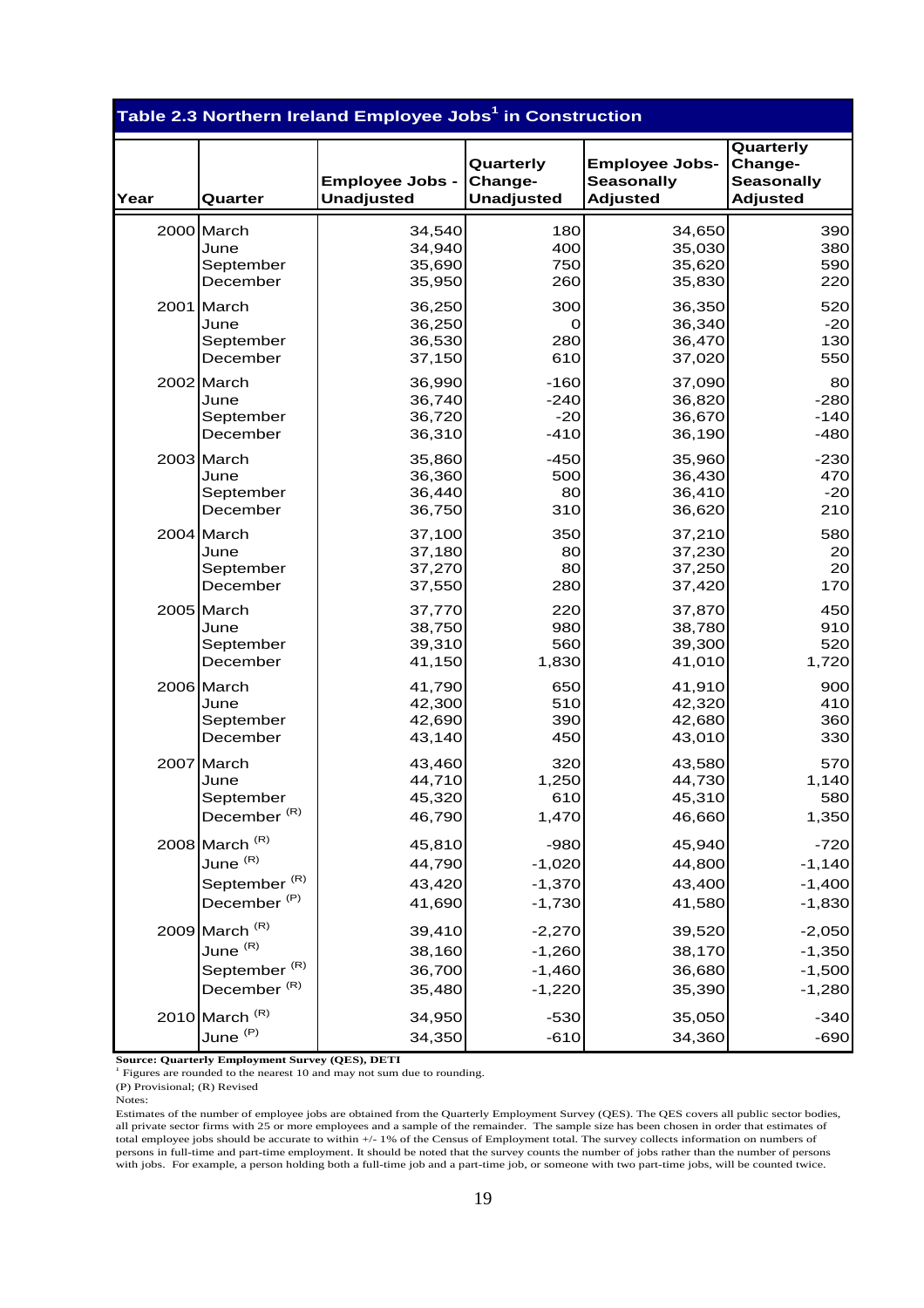| <b>Table 2.4 Northern Ireland Labour Force Survey</b><br>Self employed in Construction Industry |               |  |  |  |  |  |  |  |  |
|-------------------------------------------------------------------------------------------------|---------------|--|--|--|--|--|--|--|--|
| Year (Quarter 3)                                                                                | <b>Number</b> |  |  |  |  |  |  |  |  |
| 2010                                                                                            | 30,000        |  |  |  |  |  |  |  |  |
| 2009                                                                                            | 29,000        |  |  |  |  |  |  |  |  |
| 2008                                                                                            | 33,000        |  |  |  |  |  |  |  |  |
| 2007                                                                                            | 31,000        |  |  |  |  |  |  |  |  |
| 2006                                                                                            | 30,000        |  |  |  |  |  |  |  |  |
| 2005                                                                                            | 32,000        |  |  |  |  |  |  |  |  |
| 2004                                                                                            | 34,000        |  |  |  |  |  |  |  |  |
| 2003                                                                                            | 29,000        |  |  |  |  |  |  |  |  |
| 2002                                                                                            | 25,000        |  |  |  |  |  |  |  |  |
| 2001                                                                                            | 25,000        |  |  |  |  |  |  |  |  |

Notes:

Figures are rounded to the nearest thousand.

Above estimates are subject to sampling error.

Allocation between self employed and employees status is by self assessment.

 From 2007, the above estimates are based on re-weighted LFS estimates, which are in line with the 2008 mid-year population estimates.

Prior to 2007, the above estimates are based on weighted LFS estimates, which are in line with the 2006 mid-year population estimates.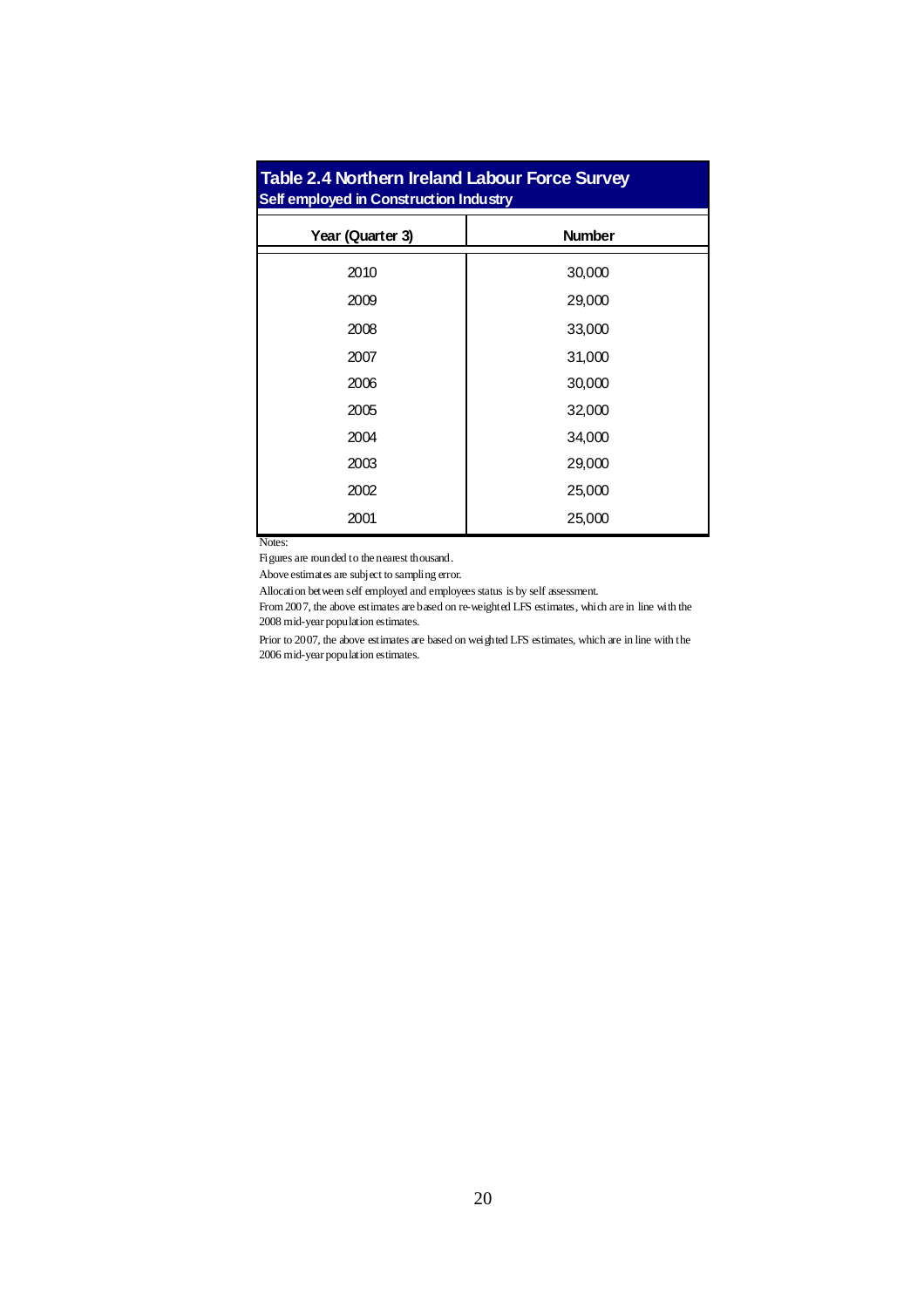#### full time male employees, on adult rates, whose pay was not affected by absence **Table 2.5 Northern Ireland Annual Survey of Hours and Earnings Earnings and Hours in the Construction Industry**  Construction Industry - SIC 2003 Division F **Mean gross weekly earnings Of Which Percentage of employees who received At April Each**  Year | Total **Overtime Pay PBR etc Premium payments Overtime pay PBR etc Premium payments 2002 |** £371.0 | £31.3 | x | | 30.6% | 7.5% | 2.6% **2003 |** £386.9 | £25.6 | x | x | 28.2% | 13.6% | 1.4% **2004** £399.2 £25.8 x x 25.8% 7.9% 3.1% **2004 <sup>1</sup>**£403.5 £25.1 x x 24.9% 4.8% 3.0% **2005 <sup>1</sup> | £392.7 | £17.7 | x | x | 20.0% | 6.0% | 1.1% 2006**  $^1$  **| £430.6 | £26.8 | x | x | 23.4% | 5.0% | 2.7% 2006**<sup>2</sup> **2006**<sup>2</sup> **2429.6 2.8% 2.7.2 x x x 1 2.3.5% 4.8% 2.8% 2007**  $2^{2}$  **2007 2456.2 229.7 x x x 1 21.1% 5.2%** 1.4% **2008 <sup>2</sup> | £471.7 | £27.7 | x | x | 24.7% | 6.4% | 0.0% 2009 <sup>3</sup>**£523.2 £25.5 x x 20.3% 3.3% 0.7% **2010 <sup>3</sup> | £531.0 | £29.0 | x | | 26.8% | 5.9% | 0.5% Distribution of weekly earnings Mean hourly earnings excluding overtime\* Mean weekly hours At April Each Year 10% earned less than Median 50% earned less than 10% earned more than Mean total weekly hours (including overtime) Mean weekly overtime hours 2002** £215.8 £328.4 £549.4 £8.60 42.4 2.9 **2003** £234.5 £349.0 £591.9 £9.12 42.0 2.4 **2004** £223.1 £336.3 x £9.35 42.3 2.4 **2004 <sup>1</sup>**£231.9 £336.0 x £9.47 42.3 2.3 **2005 <sup>1</sup> | £185.9 | £340.0 | x | | £9.34 | | 41.7 | 1.5 2006 <sup>1</sup> | £2**03.0 | £375.5 | x | E10.22 | | 41.5 | 2.0

PBR - payment by results, includes piecework, bonuses, commission and incentive payments (includes profit related pay until 1996).

Premium pay - for shift-work, and for night or week-end work where these are not treated as overtime.

x - data unavailable or suppressed

\* Average hourly earnings are calculated by dividing the sum of the weekly earnings of the group of employees

by the sum of their total weekly hours.

<sup>1</sup> To improve coverage, supplementary data was collected for the 2004 and subsequent ASHE surveys for people who changed or started new jobs between sample selection and the survey period. The ASHE results since 2004 are therefore discontinuous with earlier results.

**2006**<sup>2</sup> | £205.6 | £373.3 | x | E10.19 | 41.5 | 2.0 **2007**<sup>2</sup> **2007**<sup>2</sup> **2242.7 2.90.8 x 2.4 2.6 2.4 2.4 2.4 2008**<sup>2</sup> **2008**<sup>2</sup> **2008 2243.8 2408.6 x 2.1 2.1 2.1 2.1 2009<sup>3</sup> | £259.9 | £436.3 | x | | £12.32 | | 42.2 | 1.8 2010 <sup>3</sup> | £275.2 | £443.9 | x | | £12.41 | | 42.6 | 2.1** 

 $<sup>2</sup>$  For the 2006 ASHE results, ONS also introduced a small number of methodological changes. The ASHE results since 2006 are therefore discontinuous with earlier results.</sup>  $3$  For 2009 ASHE results, ONS moved from using the SIC 2003 Industrial Classifications to using the SIC 2007 Industrial Classifications. The ASHE results since 2009 are therfore discontinuous with earlier results.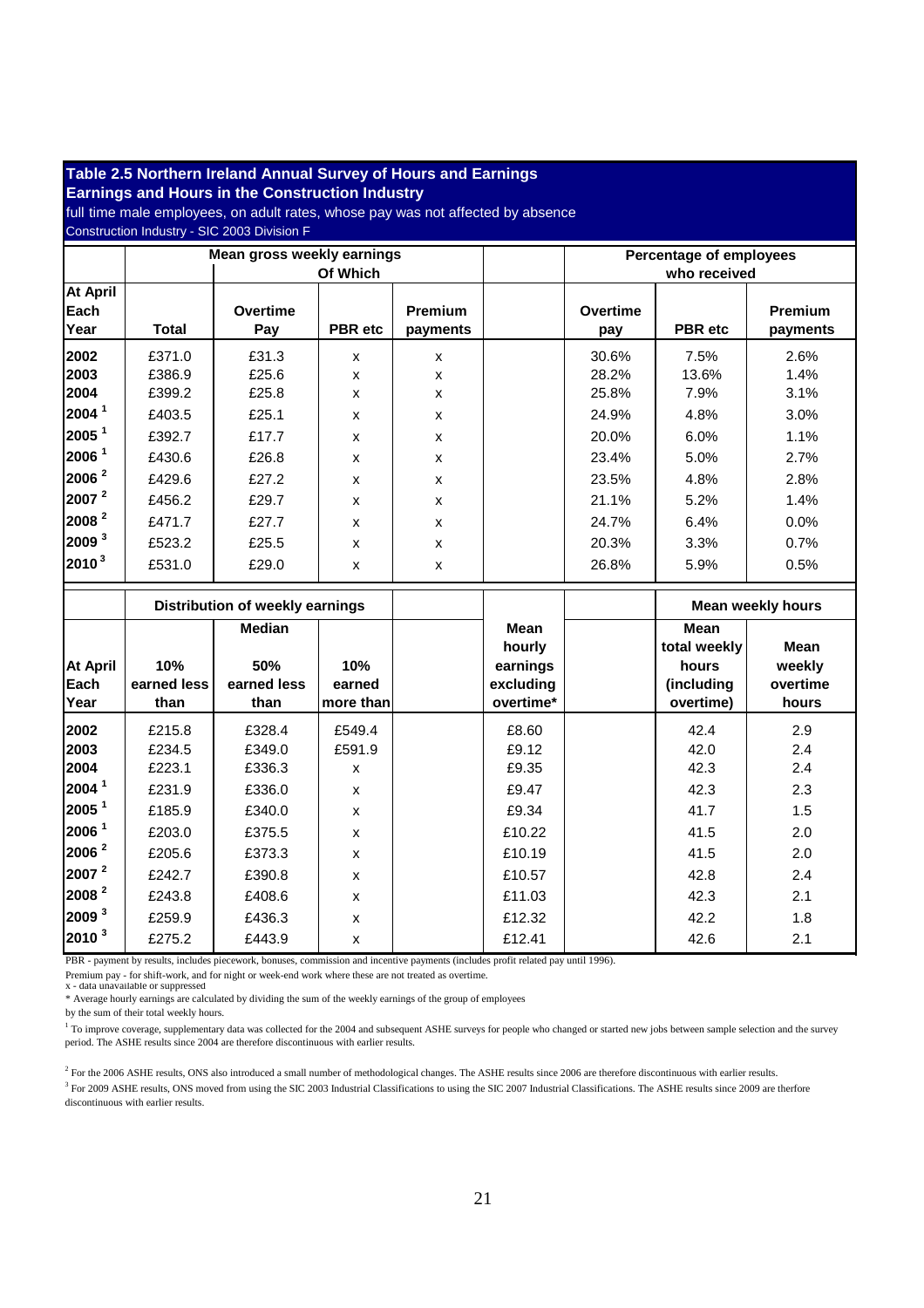#### **Table 2.6 Northern Ireland Annual Survey of Hours and Earnings Earnings in the Construction Industry by Occupation**

full-time male employees, on adult rates, whose pay was not affected by absence

|                          | SOC 531 - Construction<br>trades        |                                                            |                                  | SOC 5315 - carpenters and<br>joiners                       | SOC 912 - elementary<br>construction occupations |                                                            |  |
|--------------------------|-----------------------------------------|------------------------------------------------------------|----------------------------------|------------------------------------------------------------|--------------------------------------------------|------------------------------------------------------------|--|
| At April<br>Each<br>Year | <b>Mean</b><br>gross weekly<br>earnings | <b>Mean</b><br>hourly<br>earnings<br>excluding<br>overtime | Mean<br>gross weekly<br>earnings | <b>Mean</b><br>hourly<br>earnings<br>excluding<br>overtime | <b>Mean</b><br>gross weekly<br>earnings          | <b>Mean</b><br>hourly<br>earnings<br>excluding<br>overtime |  |
| 2002                     | £319.8                                  | £7.43                                                      | £312.7                           | £7.33                                                      | £275.2                                           | £5.83                                                      |  |
| 2003                     | £367.6                                  | £8.28                                                      | £334.3                           | £7.59                                                      | £274.9                                           | £6.19                                                      |  |
| 2004                     | £345.6                                  | £8.01                                                      | £343.0                           | £7.57                                                      | £336.0                                           | £7.49                                                      |  |
| 2004 <sup>1</sup>        | £348.8                                  | £8.09                                                      | £345.8                           | £7.64                                                      | £334.4                                           | £7.46                                                      |  |
| 2005 <sup>1</sup>        | £332.5                                  | £7.97                                                      | £340.6                           | £7.85                                                      | £321.3                                           | £7.03                                                      |  |
| 2006 <sup>1</sup>        | £404.2                                  | £9.13                                                      | £377.3                           | £8.53                                                      | £292.0                                           | £6.69                                                      |  |
| 2006 <sup>2</sup>        | £407.9                                  | £9.19                                                      | £379.1                           | £8.56                                                      | £291.7                                           | £6.70                                                      |  |
| 2007 <sup>2</sup>        | £411.6                                  | £9.43                                                      | £412.3                           | £9.43                                                      | £333.1                                           | £7.59                                                      |  |
| 2008 <sup>2</sup>        | £415.8                                  | £10.11                                                     | £385.3                           | £9.33                                                      | £406.3                                           | £8.33                                                      |  |
| 2009 <sup>3</sup>        | £417.8                                  | £9.88                                                      | £408.0                           | £9.17                                                      | £347.5                                           | £7.93                                                      |  |
| 2010 <sup>3</sup>        | £421.4                                  | £9.75                                                      | £409.5                           | £9.12                                                      | £410.3                                           | £8.99                                                      |  |
|                          |                                         |                                                            |                                  |                                                            |                                                  |                                                            |  |

SOC - Standard Occupational Classification 2000

<sup>1</sup> To improve coverage, supplementary data was collected for the 2004 and subsequent ASHE surveys for people who changed or started new jobs between sample selection and the survey period. The ASHE results since 2004 are therefore discontinuous with earlier results.

 $^2$  For the 2006 ASHE results, ONS also introduced a small number of methodological changes. The ASHE results since 2006 are therefore discontinuous with earlier results.

 $3$  For 2009 ASHE results, ONS moved from using the SIC 2003 Industrial Classifications to using the SIC 2007 Industrial Classifications. The ASHE results since 2009 are therfore discontinuous with earlier results.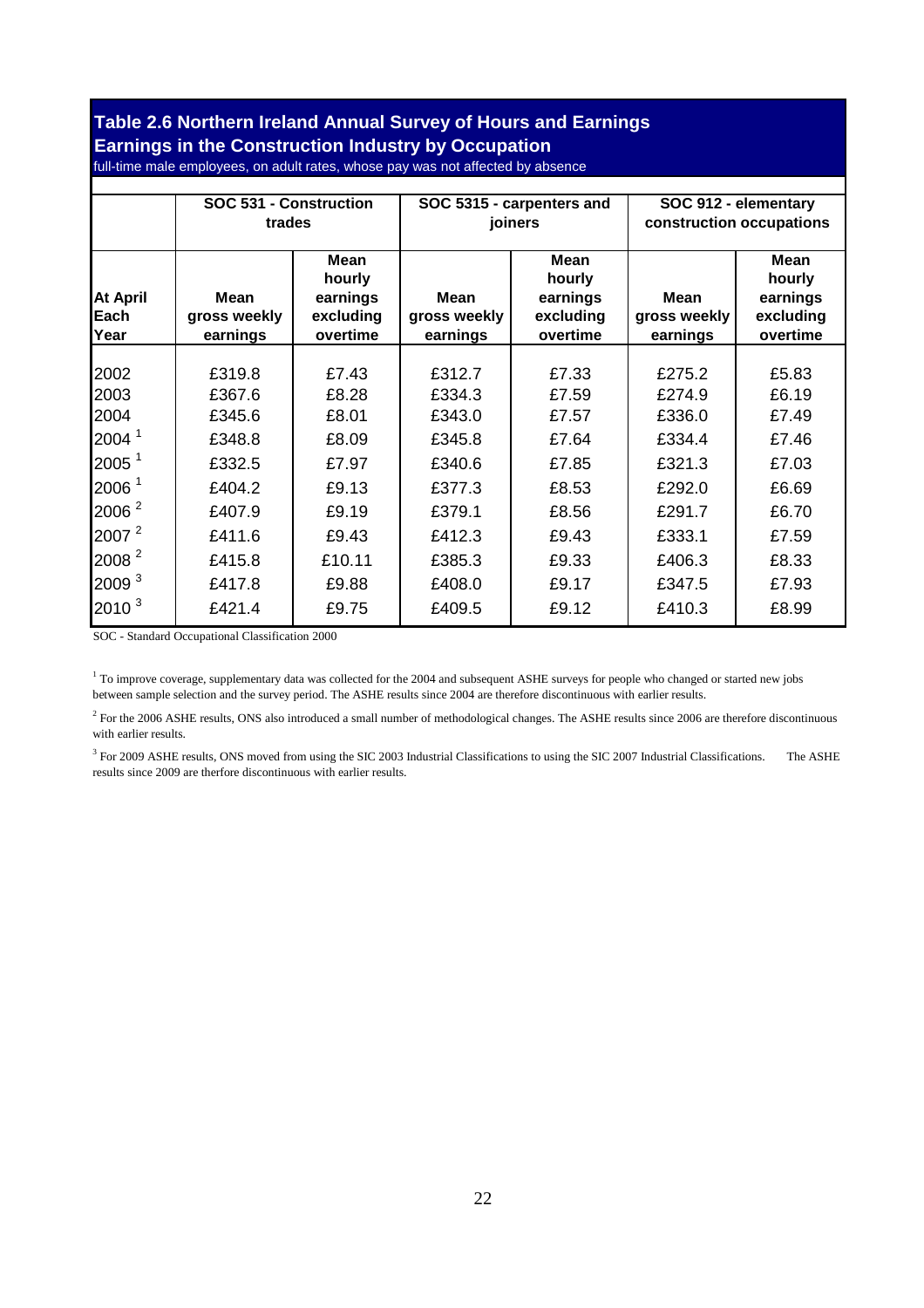#### **Table 2.7 Northern Ireland Annual Survey of Hours and Earnings Earnings and Hours in the Construction Industry and in all Industries and Services**

full-time male employees, on adult rates, whose pay was not affected by absence Construction Industry - SIC 2003 Division F

|                                                                                                                                                    | <b>FULL-TIME MALES</b>                                                                 |                                                                                   |                                                                      |  |                                                                                        |                                                                                        |                                                                      |  |  |  |  |
|----------------------------------------------------------------------------------------------------------------------------------------------------|----------------------------------------------------------------------------------------|-----------------------------------------------------------------------------------|----------------------------------------------------------------------|--|----------------------------------------------------------------------------------------|----------------------------------------------------------------------------------------|----------------------------------------------------------------------|--|--|--|--|
|                                                                                                                                                    |                                                                                        | <b>CONSTRUCTION INDUSTRY</b>                                                      |                                                                      |  | ALL INDUSTRIES AND SERVICES                                                            |                                                                                        |                                                                      |  |  |  |  |
| <b>At April</b><br>Each<br>Year                                                                                                                    | Mean gross<br>weekly<br>earnings                                                       | <b>Mean</b><br>hourly<br>earning<br>excluding<br>overtime                         | <b>Mean total</b><br>weekly hours<br>(including<br>overtime)         |  | <b>Mean gross</b><br>weekly<br>earnings                                                | <b>Mean</b><br>hourly<br>earning<br>excluding<br>overtime                              | <b>Mean total</b><br>weekly hours<br>(including<br>overtime)         |  |  |  |  |
| 2002<br>2003<br>2004<br>2004 <sup>1</sup><br>2005 <sup>1</sup><br>2006 <sup>1</sup><br>2006 <sup>2</sup><br>2007 <sup>2</sup><br>2008 <sup>2</sup> | £371.0<br>£386.9<br>£399.2<br>£403.5<br>£392.7<br>£430.6<br>£429.6<br>£456.2<br>£471.7 | £8.60<br>£9.12<br>£9.35<br>£9.47<br>£9.34<br>£10.22<br>£10.19<br>£10.57<br>£11.03 | 42.4<br>42.0<br>42.3<br>42.3<br>41.7<br>41.5<br>41.5<br>42.8<br>42.3 |  | £431.9<br>£447.7<br>£466.0<br>£463.5<br>£486.5<br>£502.9<br>£500.9<br>£501.4<br>£520.7 | £10.44<br>£10.91<br>£11.21<br>£11.16<br>£11.75<br>£12.20<br>£12.15<br>£12.17<br>£12.57 | 41.1<br>40.7<br>41.3<br>41.3<br>41.1<br>41.1<br>41.1<br>41.0<br>41.2 |  |  |  |  |
| 2009 <sup>3</sup><br>$2010^{3}$                                                                                                                    | £523.2<br>£531.0                                                                       | £12.32<br>£12.41                                                                  | 42.2<br>42.6                                                         |  | £543.6<br>£539.3                                                                       | £13.40<br>£13.10                                                                       | 40.3<br>40.9                                                         |  |  |  |  |

 $1$  To improve coverage, supplementary data was collected for the 2004 and subsequent ASHE surveys for people who changed or started new jobs between sample selection and the survey period. The ASHE results since 2004 are therefore discontinuous with earlier results.

 $<sup>2</sup>$  For the 2006 ASHE results, ONS also introduced a small number of methodological changes. The ASHE results since 2006 are therefore discontinuous</sup> with earlier results.

 $3$  For 2009 ASHE results, ONS moved from using the SIC 2003 Industrial Classifications to using the SIC 2007 Industrial Classifications. The ASHE results since 2009 are therfore discontinuous with earlier results.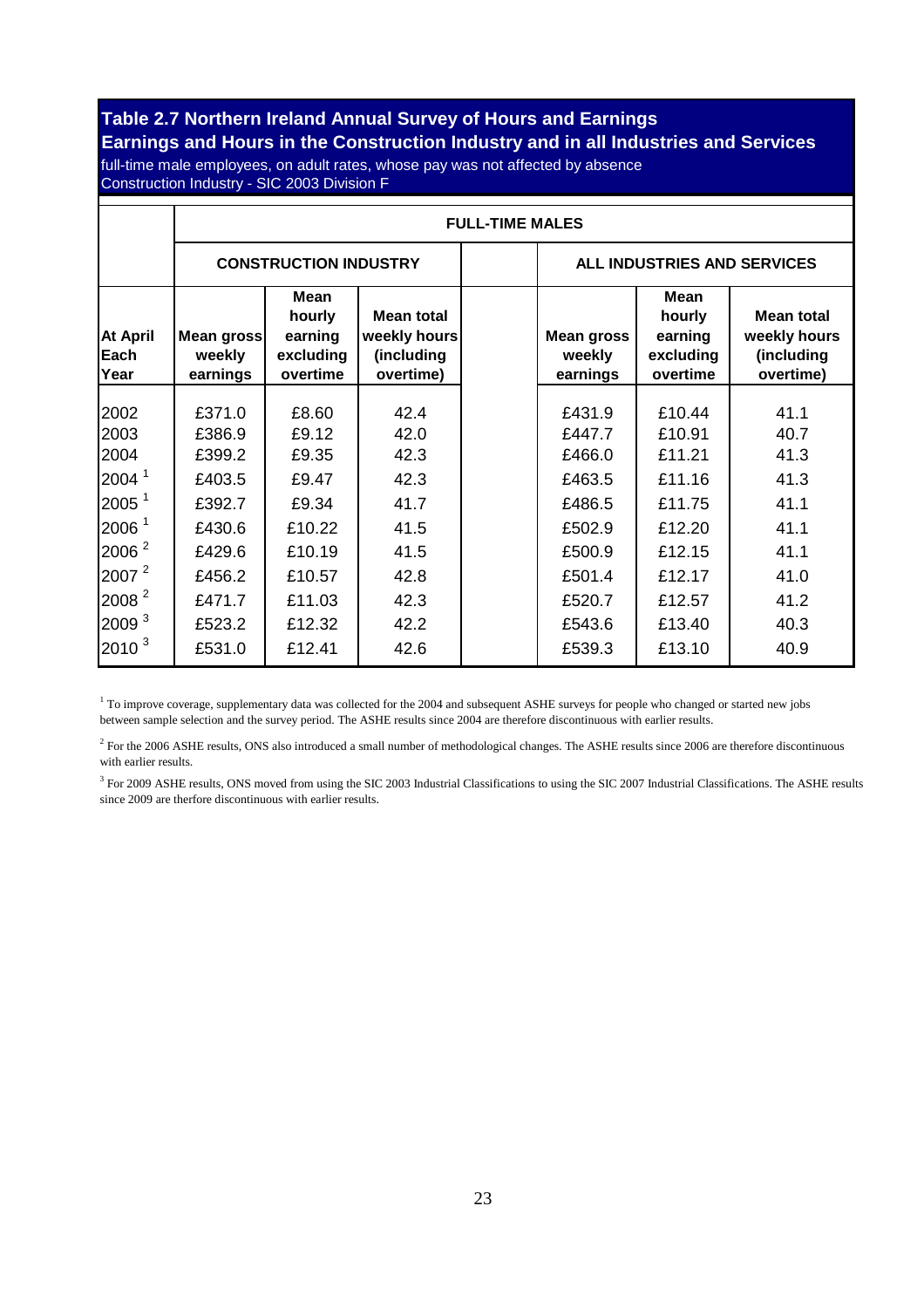## **2.8 Statistics of accidents reported to HSENI 2000/01 – 2009/10**

#### **2.8.1. All accidents – fatal, major injury and over 3 day**

| Year       | Fatal | <b>Major</b> | Over 3 Day | <b>Total</b> |
|------------|-------|--------------|------------|--------------|
|            |       |              |            |              |
| 2000/01    | 12    | 578          | 3,421      | 4,011        |
| 2001/02    | 9     | 595          | 3,547      | 4,151        |
| 2002/03    | 21    | 650          | 3,039      | 3,710        |
| 2003/04    | 19    | 675          | 2,642      | 3,336        |
| 2004/05    | 15    | 640          | 2,359      | 3,014        |
| 2005/06(P) | 20    | 599          | 2,645      | 3,264        |
| 2006/07    | 18    | 510          | 2,318      | 2,846        |
| 2007/08    | 16    | 557          | 2,179      | 2,752        |
| 2008/09    | 19    | 498          | 1,947      | 2,464        |
| 2009/10    | 8     | 466          | 1,912      | 2,386        |

### **2.8.2. All accidents by industrial sector**

| Year       | <b>Agric</b> | <b>Constr</b> | $Mfg$ &Q <sup>1</sup> | <b>Educ</b> | <b>Health</b> | Other | Total |
|------------|--------------|---------------|-----------------------|-------------|---------------|-------|-------|
|            |              |               |                       |             |               |       |       |
| 2000/01    | 72           | 245           | 1,259                 | 380         | 498           | 1,557 | 4,011 |
| 2001/02    | 57           | 236           | 1,195                 | 392         | 467           | 1,804 | 4,151 |
| 2002/03    | 54           | 212           | 1,030                 | 481         | 505           | 1,428 | 3,710 |
| 2003/04    | 42           | 246           | 963                   | 350         | 454           | 1,281 | 3,336 |
| 2004/05    | 37           | 250           | 863                   | 275         | 442           | 1,147 | 3,014 |
| 2005/06(P) | 44           | 303           | 896                   | 336         | 514           | 1,171 | 3,264 |
| 2006/07    | 32           | 276           | 808                   | 211         | 480           | 1,039 | 2,846 |
| 2007/08    | 17           | 332           | 808                   | 141         | 436           | 1,018 | 2,752 |
| 2008/09    | 23           | 302           | 722                   | 306         | 460           | 651   | 2,464 |
| 2009/10    | 16           | 230           | 566                   | 305         | 487           | 782   | 2,386 |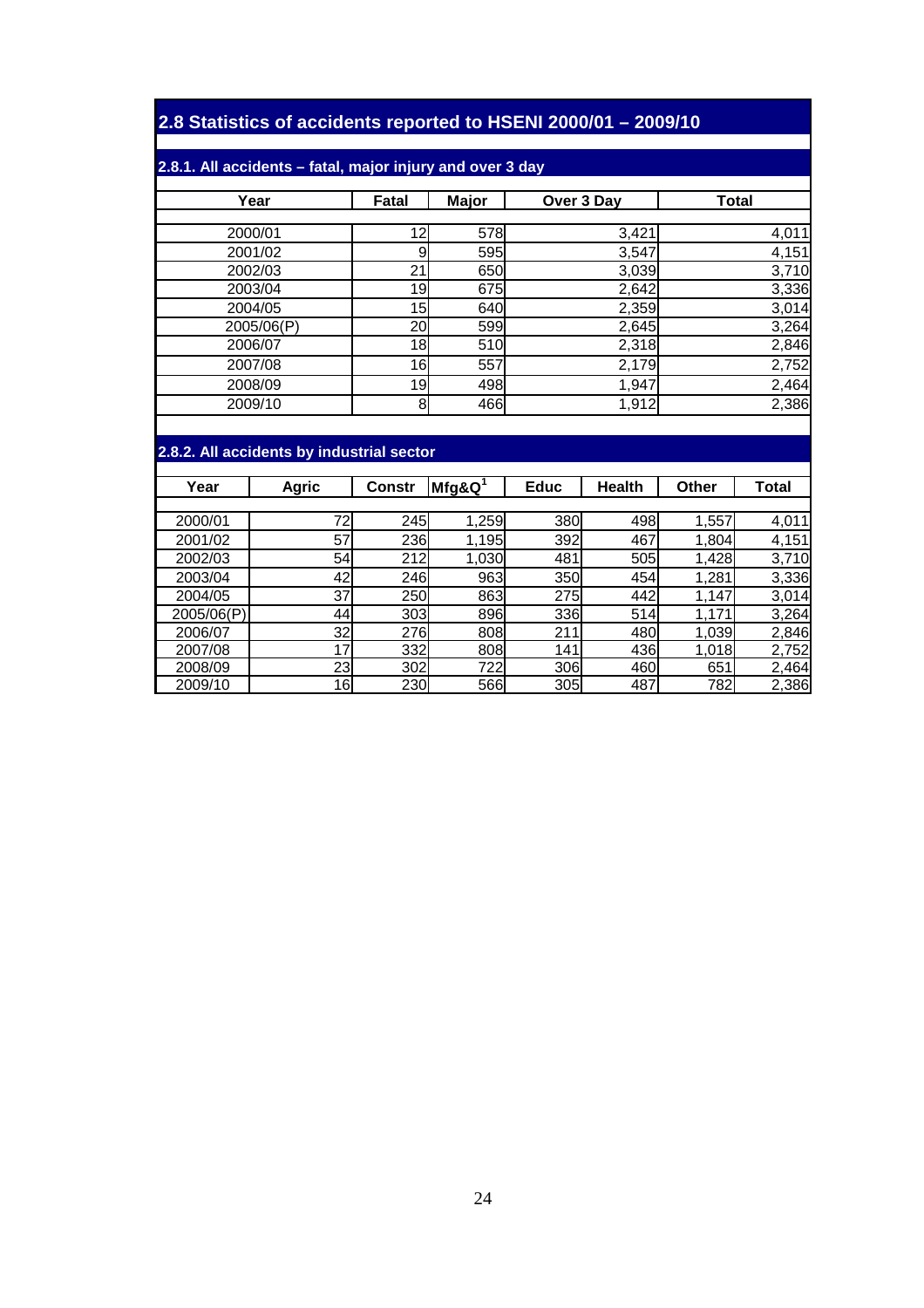| Year                                                                           | Agric <sup>2</sup> | <b>Constr</b>       | Mfg & Q | <b>Educ</b>          | <b>Health</b> | Other                 | <b>Total</b> |
|--------------------------------------------------------------------------------|--------------------|---------------------|---------|----------------------|---------------|-----------------------|--------------|
|                                                                                |                    |                     |         |                      |               |                       |              |
| 2000/01                                                                        | N/A                | 68I                 | 122     | 206                  | 52            | 130                   | 578          |
| 2001/02                                                                        | N/A                | 55                  | 147     | 199                  | 58            | 136                   | 595          |
| 2002/03                                                                        | N/A                | 60                  | 116     | 293                  | <b>58</b>     | 123l                  | 650          |
| 2003/04                                                                        | N/A                | 81                  | 148     | 181                  | 86            | 179                   | 675          |
| 2004/05                                                                        | N/A                | 98                  | 146     | 119                  | 88            | <b>189</b>            | 640          |
| 2005/06(P)                                                                     | N/A                | 87                  | 134     | 154                  | 88            | 136                   | 599          |
| 2006/07                                                                        | N/A                | 92                  | 133     | 85                   | 57            | 143                   | 510          |
| 2007/08                                                                        | N/A                | 128                 | 187     | 34                   | 48            | 160                   | 557          |
| 2008/09                                                                        | N/A                | 104                 | 159     | 30                   | 54            | 151                   | 498          |
| 2009/10                                                                        | N/A                | 81                  | 139     | 40                   | 71            | <b>135</b>            | 466          |
|                                                                                |                    |                     |         |                      |               |                       |              |
| 2.8.4. Fatal accident incidence rates per 100,000 workers by industrial sector |                    |                     |         |                      |               |                       |              |
|                                                                                |                    |                     |         |                      |               |                       |              |
| Year                                                                           | <b>Agricultur</b>  | <b>Construction</b> |         | <b>Manufacturing</b> |               | <b>All Industries</b> |              |
|                                                                                | е                  |                     |         |                      |               |                       |              |

| 2000/01    | 19.16 | 8.5   | 1.91      | 0.94 |
|------------|-------|-------|-----------|------|
| 2001/02    | 13.69 | 11.4' | 1.01      | 0.93 |
| 2002/03    | 12.4  | 12.7  |           | 2.6  |
| 2003/04    | 19.2  | 10.2  |           | 2.3  |
| 2004/05    | 11.9  | 6.7   |           | l.6l |
| 2005/06(P) | 28.5  | 7.4   | 3.1       | 2.3  |
| 2006/07    | 14.7  | 8.5   | 3.1       | 2.2  |
| 2007/08    | 19.8  | 6.4   | 1<br>ı. I | 2.   |
| 2008/09    | 16    | 2.8   | 7.1       | 2.6I |
| 2009/10    | 4.2   | 1.5   | 2.2       | 1.1  |

 $1$  Mfg & Q: Manufacturing and Quarries.

2 Non-fatal Agriculture accidents are not classified as "major" and "over 3 day", but simply as "non-fatal".

 $(P) =$  provisional figures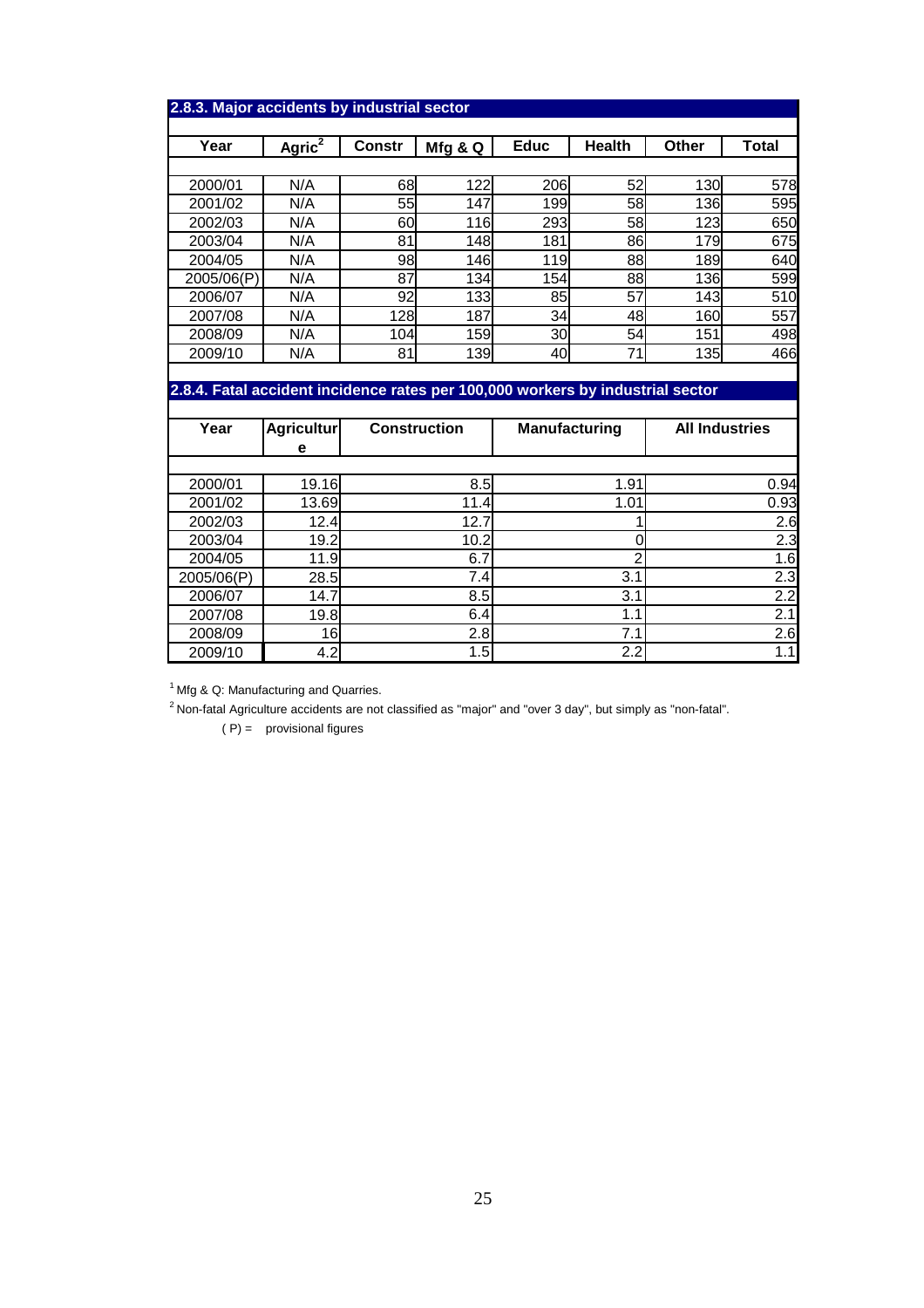| 2.8.5. Construction sector cause of accident by type of accident |                |                 |                                 |                |                 |                          |
|------------------------------------------------------------------|----------------|-----------------|---------------------------------|----------------|-----------------|--------------------------|
|                                                                  |                | 2000/01         |                                 |                | 2001/02         |                          |
| Cause                                                            | Fatal          | <b>Major</b>    | Over <sub>3</sub><br><u>day</u> | Fatal          | Major           | Over 3                   |
| Fall                                                             | ω              | 39              | 38                              |                | 24              | day<br>36                |
| Struck by                                                        |                | $\mathbf{8}$    | 35                              | 1              | 7               | 35                       |
| Handling,                                                        |                | 5               | 35                              |                |                 | 35                       |
| strains/sprains                                                  |                |                 |                                 |                |                 |                          |
| Slip or trip                                                     |                |                 | 21                              |                |                 | 24                       |
| Vehicle                                                          |                | $\frac{2}{5}$   | 6                               |                | 1               | 4                        |
| Collapsing or                                                    |                | $\overline{2}$  | $\overline{2}$                  | 1              | $\overline{2}$  | 3                        |
| overturning                                                      |                |                 |                                 |                |                 |                          |
| Others                                                           |                | 7               | 37                              | $\overline{c}$ | 16              | 34                       |
| <b>Totals</b>                                                    | ω              | 68              | 174                             | 4              | 55              | $\frac{1}{171}$          |
|                                                                  |                |                 |                                 |                |                 |                          |
|                                                                  |                | 2002/03         |                                 |                | 2003/04         |                          |
| Cause                                                            | Fatal          | Major           | Over <sub>3</sub><br>day        | <b>Fatal</b>   | Major           | Over <sub>3</sub><br>day |
| Fall                                                             | 5              | 29              | 20                              | ω              | 29              | 34                       |
| Struck by                                                        |                | 6               | 27                              |                | 16              | 26                       |
| Handling,                                                        |                | $\overline{c}$  | 31                              |                | 4               | 41                       |
| strains/sprains                                                  |                |                 |                                 |                |                 |                          |
| Slip or trip                                                     |                | 7               | 30                              |                | 18              | 27                       |
| Vehicle                                                          |                | 3               | 4                               |                | $\mathbf{1}$    | 3                        |
| Collapsing or                                                    | $\overline{a}$ | 1               | 5                               | 3              | $\overline{c}$  | $\overline{3}$           |
| overturning                                                      |                |                 |                                 |                |                 |                          |
| Others                                                           | $\overline{c}$ | 12              | 26                              |                | 11              | 26                       |
| <b>Totals</b>                                                    | 9              | 60              | 143                             | 6              | 81              | 160                      |
|                                                                  |                | 2004/05         |                                 | 2005/06(p)     |                 |                          |
| <b>Cause</b>                                                     | Fatal          | <b>Major</b>    | Over <sub>3</sub>               | Fatal          | <b>Major</b>    | Over <sub>3</sub>        |
|                                                                  |                |                 | day                             |                |                 | day                      |
| Fall                                                             | $\overline{2}$ | $\overline{40}$ | $\overline{25}$                 | 3              | $\overline{42}$ | $\overline{31}$          |
| Struck by                                                        |                | 16              | 23                              |                | 13              | 48                       |
| Handling,                                                        |                | 10              | 50                              |                | $\overline{5}$  | 55                       |
| strains/sprains                                                  |                |                 |                                 |                |                 |                          |
| Slip or trip                                                     |                | 17              | 17                              |                | 12              | 28                       |
| Vehicle                                                          | 1              | 1               | 3                               |                | 1               | 8                        |
| Collapsing or                                                    | 1              | $\overline{3}$  | $\overline{2}$                  |                |                 | 1                        |
| overturning                                                      |                |                 |                                 |                |                 |                          |
| Others                                                           |                | 11              | 24                              | $\overline{a}$ | 13              | 40                       |
|                                                                  |                |                 |                                 | $\overline{5}$ |                 |                          |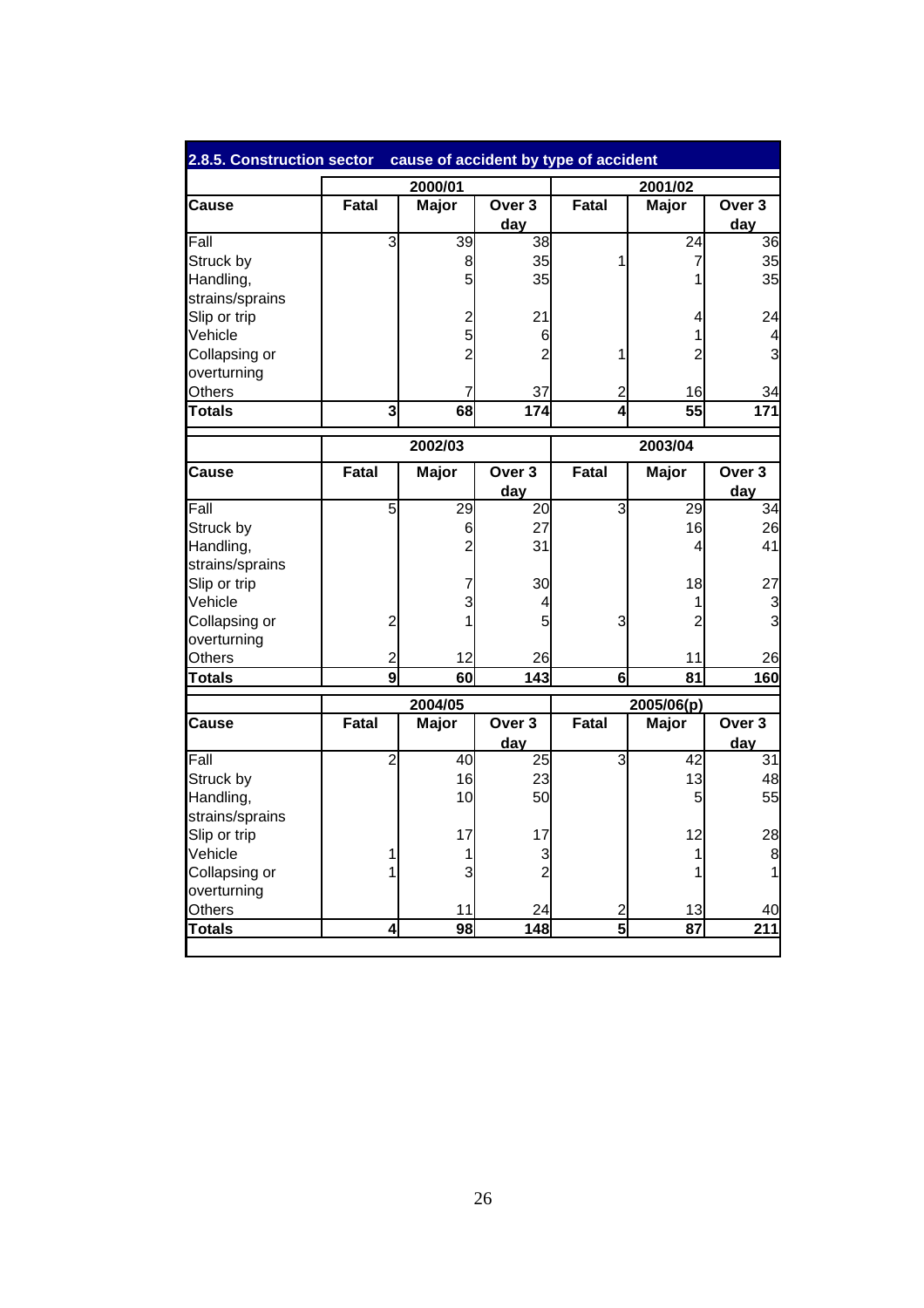|                 |                | 2006/07        |                   | 2007/08        |                |                   |
|-----------------|----------------|----------------|-------------------|----------------|----------------|-------------------|
| <b>Cause</b>    | <b>Fatal</b>   | <b>Major</b>   | Over <sub>3</sub> | <b>Fatal</b>   | Major          | Over <sub>3</sub> |
|                 |                |                | <u>day</u>        |                |                | day               |
| Fall            | 1              | 40             | 33                | $\overline{2}$ | 56             | 38                |
| Struck by       |                | 15             | 28                |                | 17             | 33                |
| Handling,       |                | 5              | 36                |                | 6              | 43                |
| strains/sprains |                |                |                   |                |                |                   |
| Slip or trip    |                | 16             | 38                |                | 20             | 35                |
| Vehicle         |                | 7              | 2                 | 2              |                | 3                 |
| Collapsing or   | 2              | $\overline{c}$ |                   |                |                |                   |
| overturning     |                |                |                   |                |                |                   |
| Others          | $\overline{3}$ |                | 42                |                | 26             | 47                |
| <b>Totals</b>   | 6              | 92             | 180               | 5              | 128            | 199               |
|                 |                | 2008/09        |                   | 2009/10        |                |                   |
| Cause           | <b>Fatal</b>   | <b>Major</b>   | Over 3            | <b>Fatal</b>   | <b>Major</b>   | Over <sub>3</sub> |
|                 |                |                | day               |                |                | day               |
| Fall            | 1              | 41             | 25                | 1              | 34             | 18                |
| Struck by       |                | 12             | 36                |                | 6              | 25                |
| Handling,       |                | 11             | 56                |                | 8              | 36                |
| strains/sprains |                |                |                   |                |                |                   |
| Slip or trip    |                | 22             | 25                |                | 15             | 24                |
| Vehicle         |                |                |                   |                | $\overline{2}$ | 4                 |
| Collapsing or   |                | 4              |                   |                | $\Omega$       | $\overline{c}$    |
| overturning     |                |                |                   |                |                |                   |
| Others          |                | 14             | 48                |                | 16             | 38                |
| <b>Totals</b>   | 2              | 104            | 190               | 1              | 81             | 147               |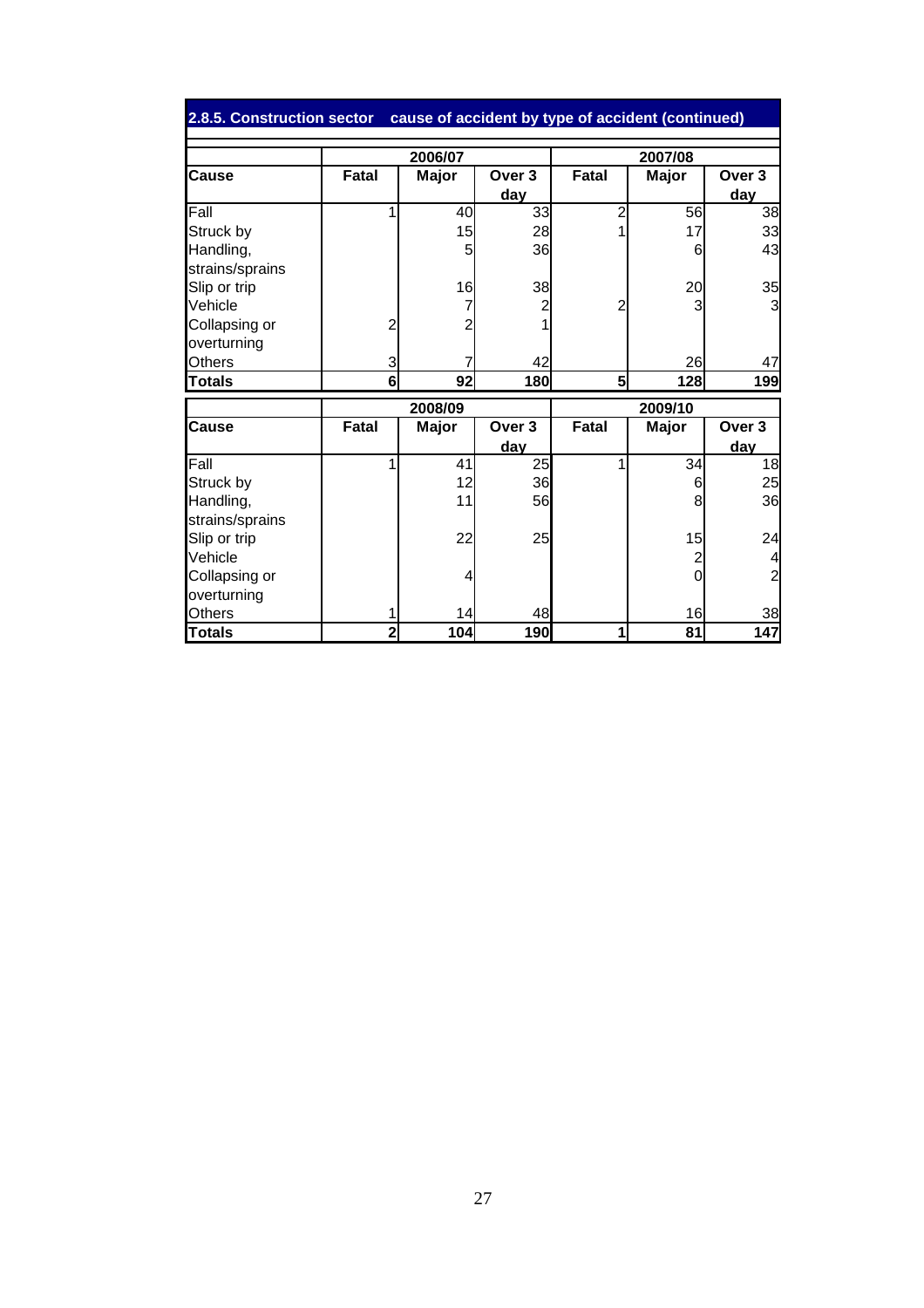|         |                                |                           | 2.8.6. Construction sector - description of fatal accidents |                                                                                                |                                 |
|---------|--------------------------------|---------------------------|-------------------------------------------------------------|------------------------------------------------------------------------------------------------|---------------------------------|
| Year    | Number of<br><b>Fatalities</b> | <b>Occupation</b>         | Employment<br>Category                                      | <b>Description</b>                                                                             | Date                            |
|         |                                | Plumber                   | Self-employed                                               | Fell 13m from landing.                                                                         | 28/04/2000                      |
|         |                                | Labourer                  | Employee                                                    | Fell from scaffolding.                                                                         | 25/09/2000                      |
| 2000/01 | 3                              |                           |                                                             |                                                                                                | (Died 04 10 2000)               |
|         |                                | Demolition<br>worker      | Employee                                                    | Fell through opening in floor of industrial<br>premises.                                       | 16/11/2000                      |
|         |                                | Joiner                    | Employee                                                    | Crushed under bale of reinforced mesh<br>that fell 8m during lifting operation.                | 21/06/2001                      |
|         |                                | Electrician               | Self-employed                                               | Electrocuted while rewiring a house.                                                           | 19/11/2001                      |
| 2001/02 |                                | <b>Builder</b>            | Self-employed                                               | Crushed when entangled between<br>slewing ring and digger tracks.                              | 04/12/2001                      |
|         |                                | Worker                    | Employee                                                    | Electrocuted when boom of excavator<br>came in contact with 33kv overhead<br>power lines.      | 15/12/2001                      |
|         |                                | Painter                   | Employee                                                    | Electrocuted while working from MEWP<br>when it came into contact with overhead<br>power line. | 08/05/2002                      |
|         |                                | Child (boy aged<br>5 yrs) | Member of the<br>public                                     | Trapped in 225mm diameter sewer pipe.                                                          | 01/06/2002                      |
|         |                                | Roofer                    | Self-employed                                               | Fell from roof while carrying out minor<br>repairs.                                            | 19/07/2002                      |
|         |                                | Labourer                  | Self-employed                                               | Crushed underneath staircase that<br>collapsed.                                                | 03/09/2002                      |
| 2002/03 | $8 + 1$ child                  | Labourer                  | Employee                                                    | Fell following collapse of 8 staircases<br>during placing of the staircases.                   | 03/09/2002                      |
|         |                                | <b>Businessman</b>        | Self-employed                                               | Crushed under wall knocked over by<br>arm of excavator.                                        | 18/11/2002                      |
|         |                                | Joiner                    | Employee                                                    | Fell 3.6m from cage mounted on<br>telescopic handler; cage also fell onto<br>the deceased.     | 03/12/2002                      |
|         |                                | Mastic asphalter Employee |                                                             | Slipped on hip roof and fell underneath                                                        | 21/01/2003                      |
|         |                                |                           |                                                             | middle guard rail and onto flat roof                                                           | (Died 23 01 2003)               |
|         |                                | <b>Builder</b>            | Self-employed                                               | Fell 13.5m from extension ladder<br>mounted on top of tower scaffold.                          | 07/02/2003                      |
|         |                                | Joiner                    | Employee                                                    | Fell 2.8m through an opening in the floor<br>of a timber framed house                          | 14/05/2003 (Died<br>16/05/2003) |
|         |                                | Sub-contractor            | Self-employed                                               | Crush in a trench collapse                                                                     | 30/08/2003                      |
| 2003/04 | 6                              | Mushroom<br>Picker        | Employee                                                    | Crushed under an overturned excavator                                                          | 23/10/2003                      |
|         |                                | Labourer                  |                                                             | Fell from a ladder                                                                             | 17/11/2003                      |
|         |                                | Digger driver             | Self-employed                                               | Crushed under a wall collapse during<br>demolition                                             | 10/12/2003 (Died<br>21/02/2004) |
|         |                                | <b>Builder</b>            | Self-employed                                               | Fell approx 7m off a roof                                                                      | 04/03/2004                      |
|         |                                | Joiner                    | Employed                                                    | Fell approx 2.4m from a wall with wet<br>mortar                                                | 04/10/2004 (Died<br>07/10/2004) |
| 2004/05 |                                | 4 Labourer                | Employed                                                    | Crushed under a wall collapse                                                                  | 12/02/05                        |
|         |                                | Roofer                    | Employed                                                    | Fell approx.12.3m from a roof                                                                  | 15/03/2005                      |
|         |                                | Road Worker               | Self-employed                                               | Knocked over by a reversing lorry                                                              | 22/03/2005                      |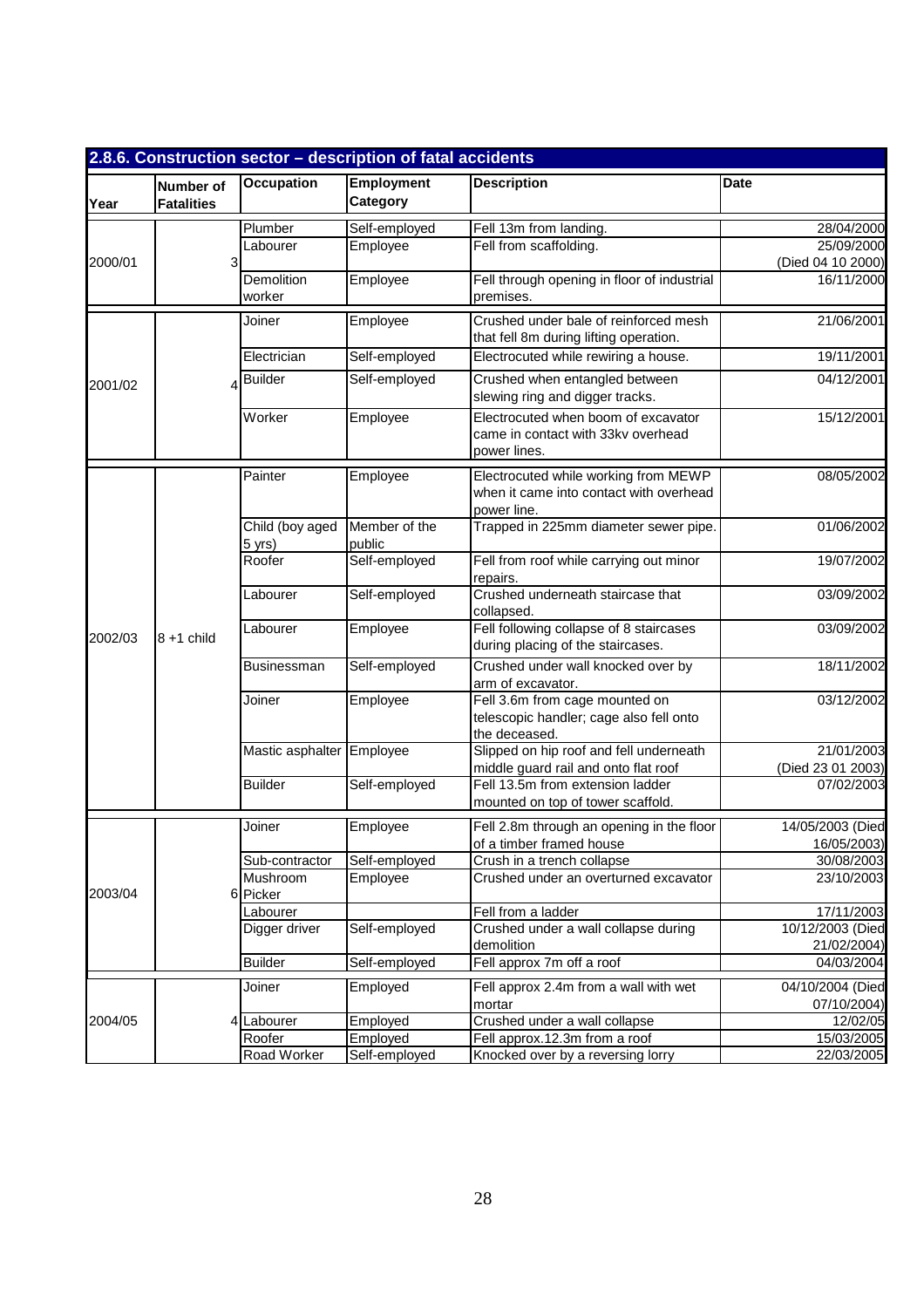|         |                                       |                                       |                        | 2.8.6. Construction sector - description of fatal accidents (continued)                                                      |                              |
|---------|---------------------------------------|---------------------------------------|------------------------|------------------------------------------------------------------------------------------------------------------------------|------------------------------|
| Year    | <b>Number of</b><br><b>Fatalities</b> | <b>Occupation</b>                     | Employment<br>Category | <b>Description</b>                                                                                                           | <b>Date</b>                  |
|         |                                       | Roofer                                | Employee               | Fell approx. 5m through a roof light onto<br>concrete floor                                                                  | 30/05/2005                   |
|         |                                       | Fitter                                | Employee               | Died in explosion at water treatment<br>works whilst carrying out construction<br>maintenance work                           | 06/02/2006                   |
| 2005/06 | 5                                     | Farmer                                | Self-employed          | Fell from roof (5m) through Perspex<br>skylight on corrugated farm shed                                                      | 13/10/2005 (Died 14/10/2005) |
|         |                                       | Painter/ decorator                    | Employee               | Fell from ladder whilst painting facia at<br>eves of house                                                                   | 12/06/2005                   |
|         |                                       | Road Worker                           | Self-employed          | Electrocuted when an articulated lorry<br>made contact with an overhead<br>powerline                                         | 28/02/2006                   |
|         |                                       | Maintenance                           | Employee               | Fell from roof into well at Stewart Hall,<br>Stewartstown                                                                    | 01/05/2006                   |
|         |                                       | Construction<br>Worker                | Employee               | Buried when a trench collapsed on top<br>of him at construction site, Ballywalter<br>Road, Millisle                          | 08/052006                    |
| 2006/07 | 6                                     | Digger driver                         | Self-employed          | A 9" wall collapsed on him during<br>ground work on a farmyard near<br>Limavady.                                             | 27/07/2006                   |
|         |                                       | Joiner                                | Employee               | Mobile building collapsed on top of IP<br>when it was being moved at RAF<br>Aldergrove.                                      | 19/09/2006                   |
|         |                                       | Telescopic Handler Employee<br>Driver |                        | Drowned in tank at construction of new<br>pumping station in Portrush.                                                       | 06/10/2006                   |
|         |                                       | Engineer                              |                        | Electrocuted when drilling rig made<br>contact with overhead power line.                                                     | 31/01/2007                   |
|         |                                       | <b>Grab Driver</b>                    | Employed               | Struck by lorry while standing beside his<br>vehicle                                                                         | 02/05/2007                   |
|         |                                       | Builder*                              | Self Employed          | Fell from scaffolding at a site in<br>Dunmurry                                                                               | 11/08/2007 (Died 18/08/2007) |
| 2007/08 | 5                                     | Builder*                              | Self Employed          | Fell from garage roof at a house under<br>construction in Ballynahinch                                                       | 12/09/2007                   |
|         |                                       | General Labourer                      | Employed               | Died from injuries received when struck<br>by collapsing gable wall in Fintona                                               | 25/01/2008                   |
|         |                                       | General Labourer                      | Employed               | Struck by reversing vehicle on site in<br><b>Belfast</b>                                                                     | 27/02/2008                   |
| 2008/09 |                                       | Plant Operator                        | Employed               | Died when dumper he was driving went<br>off the edge of steep earth ramp                                                     | 09/05/2008                   |
|         |                                       | General Labourer                      | Employed               | Died from injuries sustained after fall<br>from height on construction site                                                  | 11/12/2008 (Died 26/12/2008) |
| 2009/10 | 1                                     | General Operative Employed            |                        | Fell from ladder whilst assisting in repair<br>of roof tiles. Possible seizure/fit                                           | 09/07/2009                   |
| 2010/11 | 1                                     | Partner                               | Self Employed          | IP fell onto a concrete floor as he was<br>attempting to strip the original roof in<br>preparation for the new roof sheeting | 05/06/2010 (Died 19/6/2010)  |

\* accidents not reportable under RIDDOR but investigated by HSENI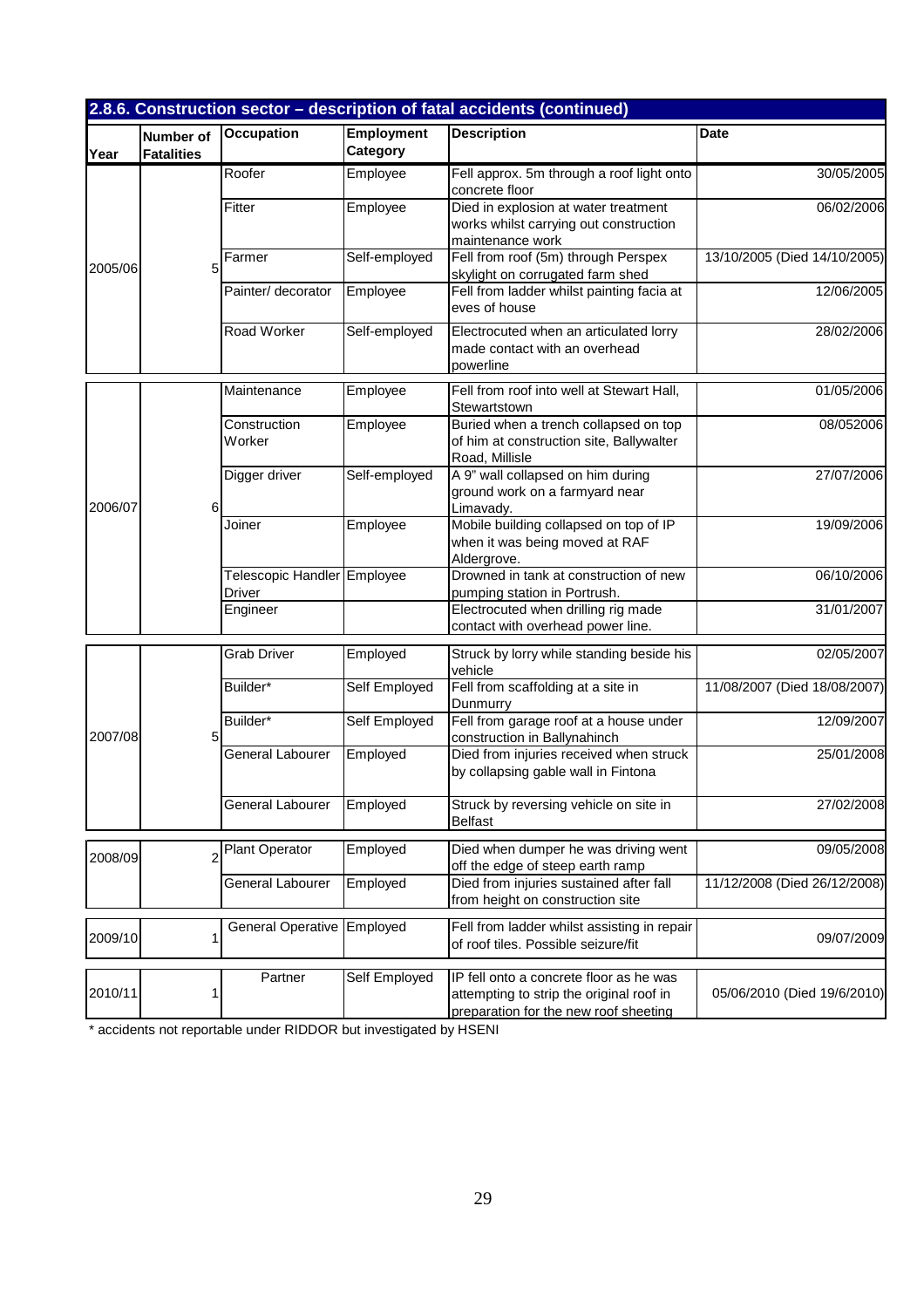## **Survey Response for QCE**

 stratified according to annual turnover, ranging from the small stratum one firms with an annual in excess of £10.5 million. For the quarter 1<sup>st</sup> July to 30<sup>th</sup> September 2010, 91% of contracting firms in the sample participated in the survey. A breakdown of response by stratum is highlighted below. Construction firms are turnover of less than £125,000 through to the large stratum six firms which have an annual turnover

| 2010 Jul - Sep | Stratum | Annual Turnover (£ '000) | Response (%) |
|----------------|---------|--------------------------|--------------|
|                | 1       | $0 - 124$                | 81           |
|                | 2       | 125 - 549                | 84           |
|                | 3       | $550 - 2,099$            | 94           |
|                | 4       | $2,100 - 5,249$          | 96           |
|                | 5       | 5,250 - 10499            | 90           |
|                | 6       | $10,500+$                | 95           |
|                | Overall |                          | 91           |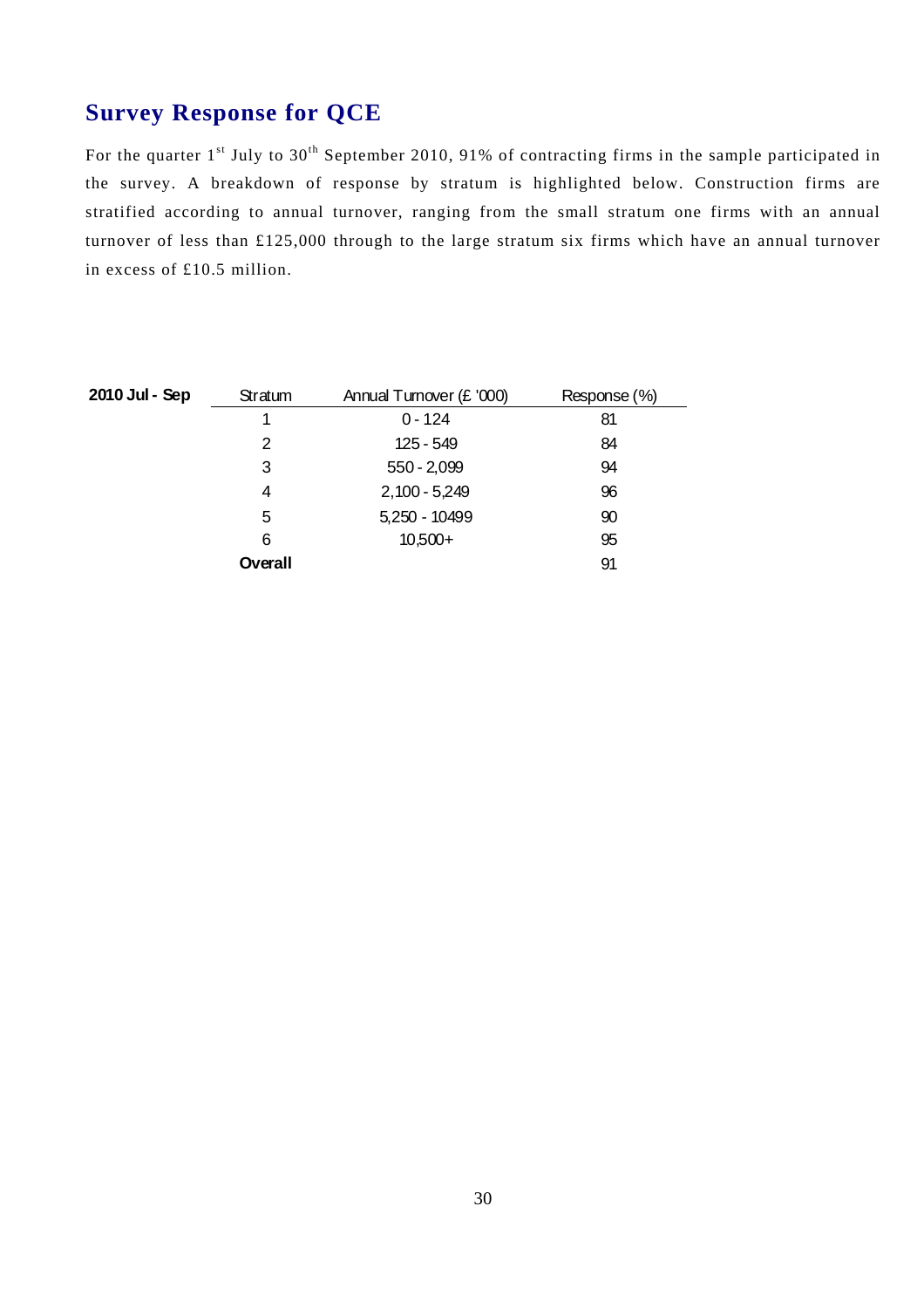## **Notes to Editors**

- 1. Statistics derived from the QCE are based on returns made by Construction Firms and Public Sector Direct Labour Departments.
- 2. The sample of firms in the QCE includes only VAT registered firms in Standard Industrial Classification Division 41 - 43 (Construction) on the Inter Departmental Business Register (IDBR).
- 3. Construction activity measured by QCE includes general construction and demolition work, construction and repair of buildings, civil engineering, installation of fixtures and fittings and any other building completion work.
- 4. The following definitions are used in the QCE to describe Construction Activity:

New Work is any new construction activity e.g. factory and office extensions, major re-construction, major alterations, site preparation and demolition.

Repair and Maintenance is all on-site work not defined as new construction, e.g. housing conversions, extensions and improvements.

Housing refers to all housing construction activity, both private and public sector.

 Infrastructure refers to any work on roads and car parks, water and sewerage, electricity, gas, communications, air transport, railways, harbours and waterways.

Other Work refers to factories, warehouses, oil, steel gas and coal, schools and colleges, offices and banks, shops, universities, entertainment, agriculture, health and welfare, garages and miscellaneous.

- 5. The base year for all the series published is  $2005 (2005 = 100)$ .
- interpretation by removing seasonal variation. The data is seasonally adjusted using X12 ARIMA 6. Tables 1.1, 1.2, 1.3, 1.4, 1.7, 1.8 (b) are all seasonally adjusted. Seasonal adjustment aids software.
- 7. Totals may not tally as each category is individually deflated and seasonally adjusted.